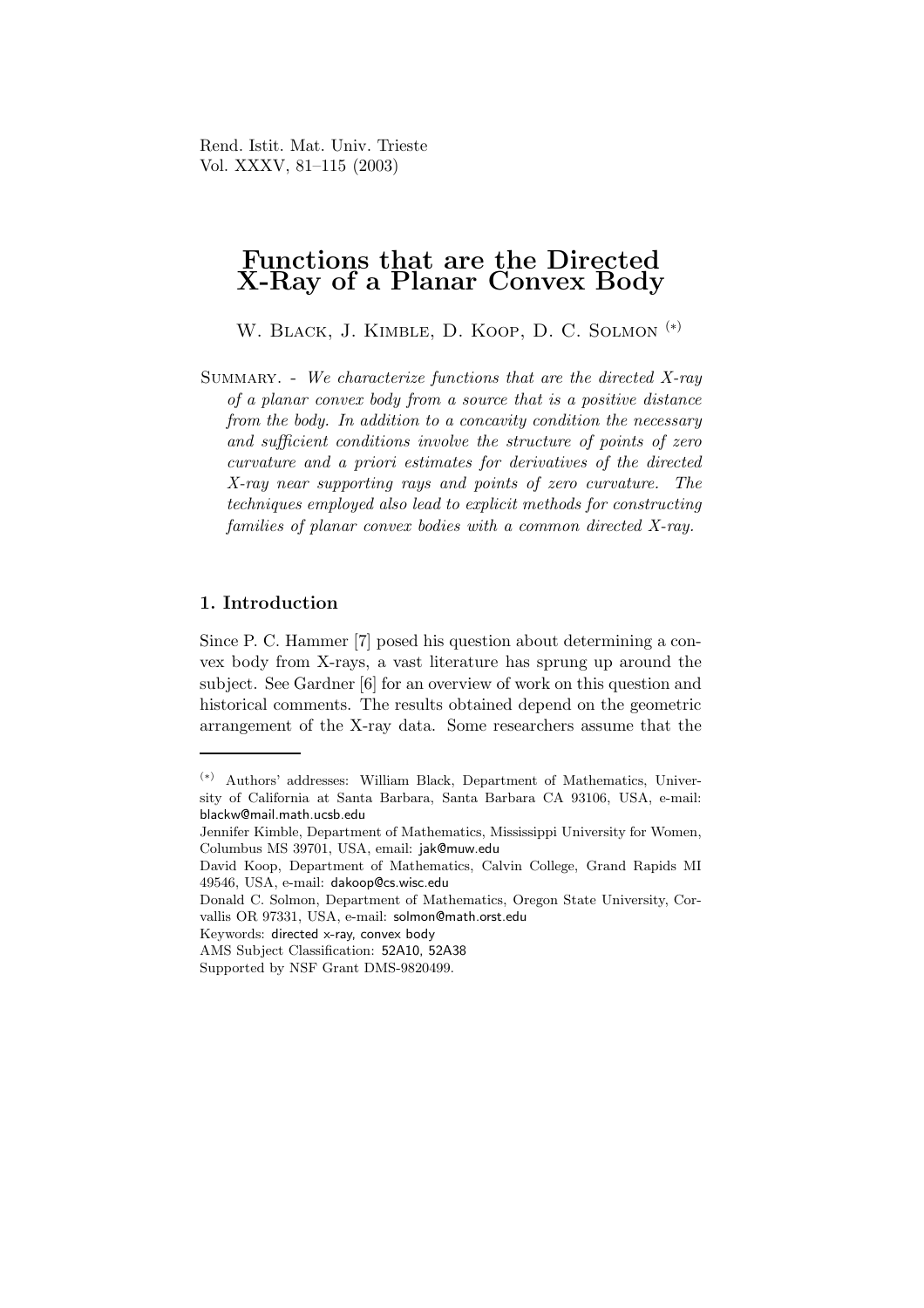X-ray data are arranged in parallel rays, while others (as we do here) assume the X-rays emanate from a point source, so called directed X-rays. Much of the work on Hammer's problem, especially those dealing with directed X-rays, involves finding minimal numbers and locations of the sources for which uniqueness obtains. See Falconer [4], Gardner [5] and Volčič [12]. In this paper we address a situation where there is only one directed X-ray, so there are infinitely many convex bodies with the same directed X-ray. We address two related questions. Given a convex body in the plane, how can one constr! uct other convex bodies with the same directed X-ray? Given a function  $X$ , when is  $X$  the directed X-ray of a convex body in the plane? We always assume that the source is outside the convex body. The first question is fairly simple, while the second is more complicated. However, both can be addressed by a similar approach.

Since there will be only one source, it is convenient to choose polar coordinates with the origin at the source and the convex body K in the open upper half plane  $\{(x,y): y > 0\}$ . A ray  $\varphi = \varphi_0$  which meets the interior of  $K$  intersects the boundary of  $K$  at two points  $(r(\varphi_0), \varphi_0)$  (a near side point) and  $(R(\varphi_0), \varphi_0)$  (a far side point) with  $0 < r(\varphi_0) < R(\varphi_0)$ . The set of near side points of K determines a function  $r(\varphi)$  and the set of far side points determines a function  $R(\varphi)$ . The directed X-ray of K is the function  $X(\varphi) = R(\varphi) - r(\varphi)$ . Clearly,  $K$  is uniquely determined by any pair of the three functions r, R, X. Both questions can be addressed by studying properties of near side and far side functions. Indeed, suppose that  $K$  is a convex body with near side function  $r$  and far side function  $R$ . Let  $s$  be a positive continuous function. Then the body with near side  $r + s$ and far side  $R+s$  has the same directed X-ray as K. The question is whether the new body is convex, that is whether  $r+s$  is the near side function,  $R + s$  is the far side function of a convex body. Similarly, given a function  $Y$  it is easy to construct a body with directed  $X$ -ray Y. Simply form the body with near side s and far side  $s + Y$ . The probelm is then to determine whether this new body is convex. In this case s must be chosen to be a proper near side function, and then we must determine whether  $s + Y$  is a proper far side function.

Longinetti [10] proved that the graph of the directed X-ray of a convex body in the plane is concave toward the source. We will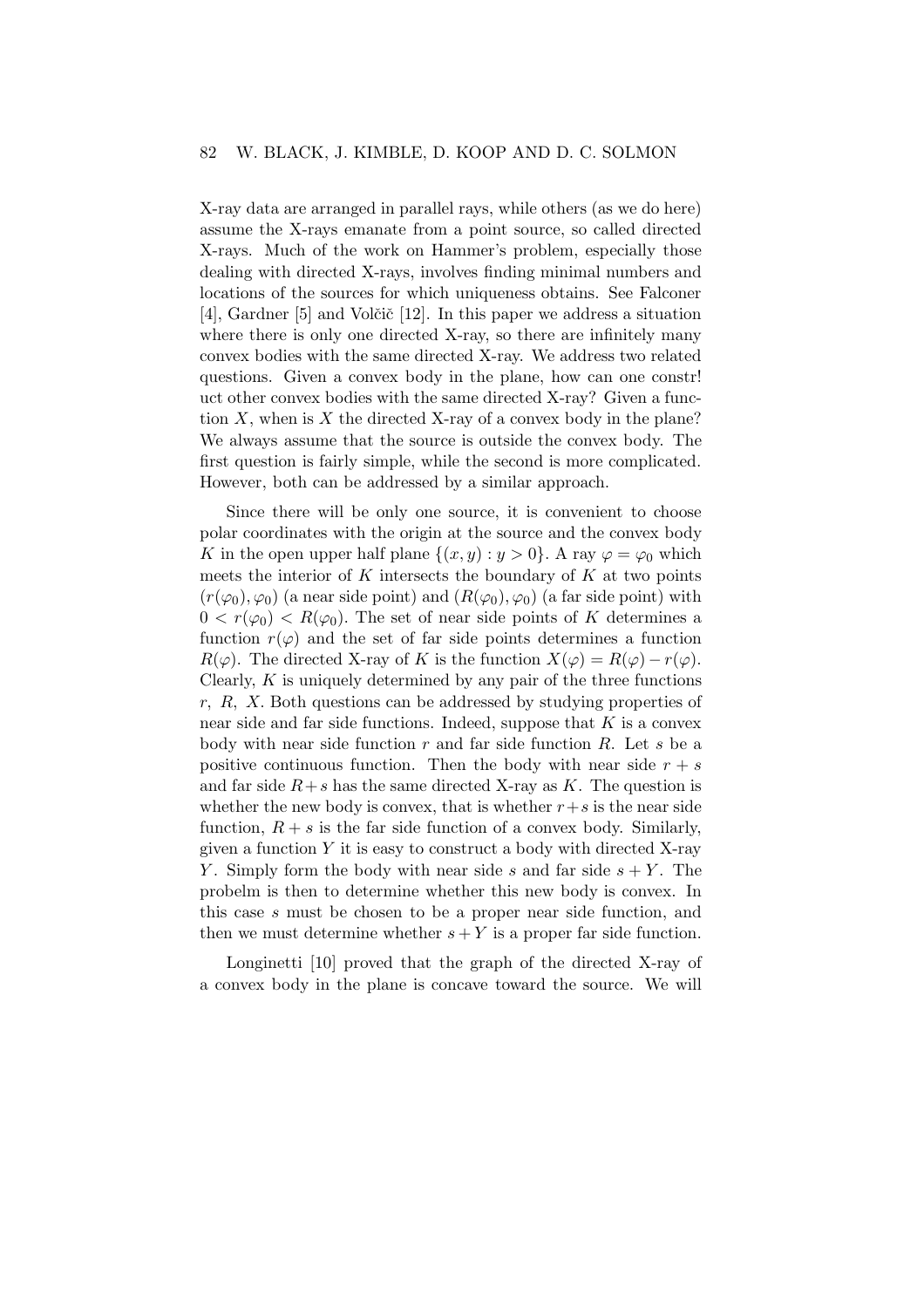show that in addition to being concave toward the source,  $X$  and its derivatives must satisfy certain a priori estimates near the supporting rays and near points of zero curvature. In addition points of zero curvature on the graph of the directed X-ray must form a (possibly degenerate) line segment. We include several examples of functions satisfying Longinetti's condition that are not directed X-rays of a convex body in the upper half plane.

Given the simple nature of the approach outlined above, the technical problem is to determine properties of functions that are proper near side and far side functions of a convex body (functions that are respectively concave away from the origin, concave toward the origin), and also to study which properties are preserved under the algebraic operations of addition and scalar multiplication.

The structure of the paper is the following. First we make precise the notion of functions concave away from or toward the origin and summarize their properties. Next, we introduce and derive properties of quadratic forms and differential operators (curvature operators) that will be used to determine the direction of concavity of a function. In the fourth section we explore the special structure that arises when there are points of zero curvature on the graph of the directed X-ray. Next, we discuss families of convex bodies with a common directed X-ray. In the last two sections, we present the results characterizing functions that are a directed X-ray. It is convenient to deal first with the case where there are no points of zero curvature and then handle that case separately.

This work began during the NSF sponsored REU program in the summers of 2000, 2001 at Oregon State University. Preliminary results appeared in [1, 8]. The results in Section 5 on families of convex bodies with a common directed X-ray have been expanded upon in [2]. [3] will deal with geometric and topological properties of such families.

#### 2. Functions concave toward or away from the origin

The purpose of this section is to present some results about functions concave away from or toward the origin that will be used in the sequel. First we introduce terminology that will be used throughout.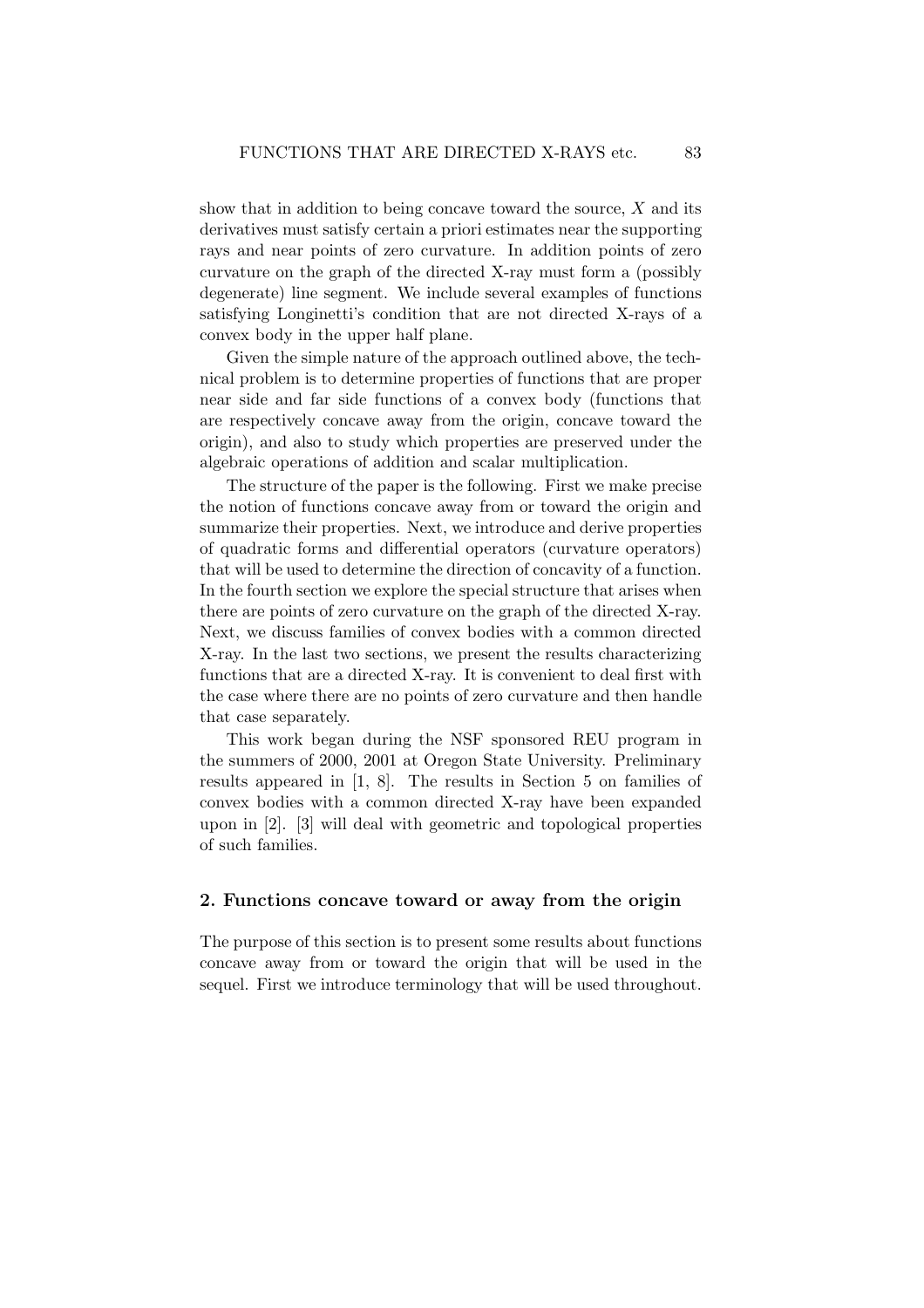#### 84 W. BLACK, J. KIMBLE, D. KOOP AND D. C. SOLMON

We take  $(r, \varphi)$  to be polar coordinates of a point in the plane with  $\varphi$  measured counterclockwise from the positive x-axis. Unless otherwise stated we always assume that  $r \geq 0$ . Polar functions  $r = r(\varphi), \varphi \in [\alpha, \beta]$  are assumed to be continuous and nonnegative on the closed interval  $[\alpha, \beta]$  and positive on  $(\alpha, \beta)$ . Unless otherwise stated  $0 < \alpha < \beta < \pi$ .

Consider a polar function  $f$ . We will say that  $f$  is *concave toward* the origin on an interval I if for all choices of  $\varphi_1, \varphi_2 \in I$ , the line sement joining the points  $(f(\varphi_1), \varphi_1)$  and  $(f(\varphi_2), \varphi_2)$  separates the origin from the graph of  $f$  on the interval  $I$ . If the graph of  $f$ separates the origin from the line segment for all choices, then we say that  $f$  is concave away from the origin.

Throughout the paper we use the term convex body to refer to a compact, convex subset of the plane with nonempty interior. The symbol H is used for the open upper half plane  $\{(x,y): y > 0\}.$ 

Consider a convex body  $K \subset \mathcal{H}$  with supporting rays  $\varphi = \alpha$ and  $\varphi = \beta$ . As we discussed in the introduction, a ray  $\varphi = \varphi_0$ ,  $\alpha < \varphi_0 < \beta$ , meets K in two points and the set of such points determines the near and far side functions of K (with respect to the source). At the end points  $r(\alpha) = \min({r : (r, \alpha) \in K}]$ , and  $R(\alpha) = \max\{r : (r, \alpha) \in K\}$ . Similarly, for  $r(\beta)$  and  $R(\beta)$ . So,  $0 < r(\varphi) \le R(\varphi)$  and the inequality is strict when  $\varphi \in (\alpha, \beta)$ . It is geometrically obvious that near side functions of convex bodies are concave away from the origin, while far side functions are concave toward the origin.

Suppose  $a \notin K$  is a point in the plane and  $\theta = (\cos \varphi, \sin \varphi)$  is a direction. If  $\ell(a, \theta)$  is the ray emanating from a with direction  $\theta$ , then the *directed X-ray* of K with source a and direction  $\theta$  is the length of the segment  $\ell(a,\theta) \cap K$ . Since we will only deal with a single source, we locate it at the origin. The directed X-rays of  $K$ are then given by the function  $X(\varphi) = R(\varphi) - r(\varphi)$ .

By an appropriate rotation of coordinates the graph of a near side function  $r = r(\varphi)$  is also the graph of a convex function  $y = f(x)$ in rectangular coordinates. Also, given any point  $(R(\varphi_0), \varphi_0)$  on the far side we may rotate coordinates so that a neighborhood of the point is the graph of a concave function in rectangular coordinates.

Upon rotating  $r$  so that its graph is also the graph of a function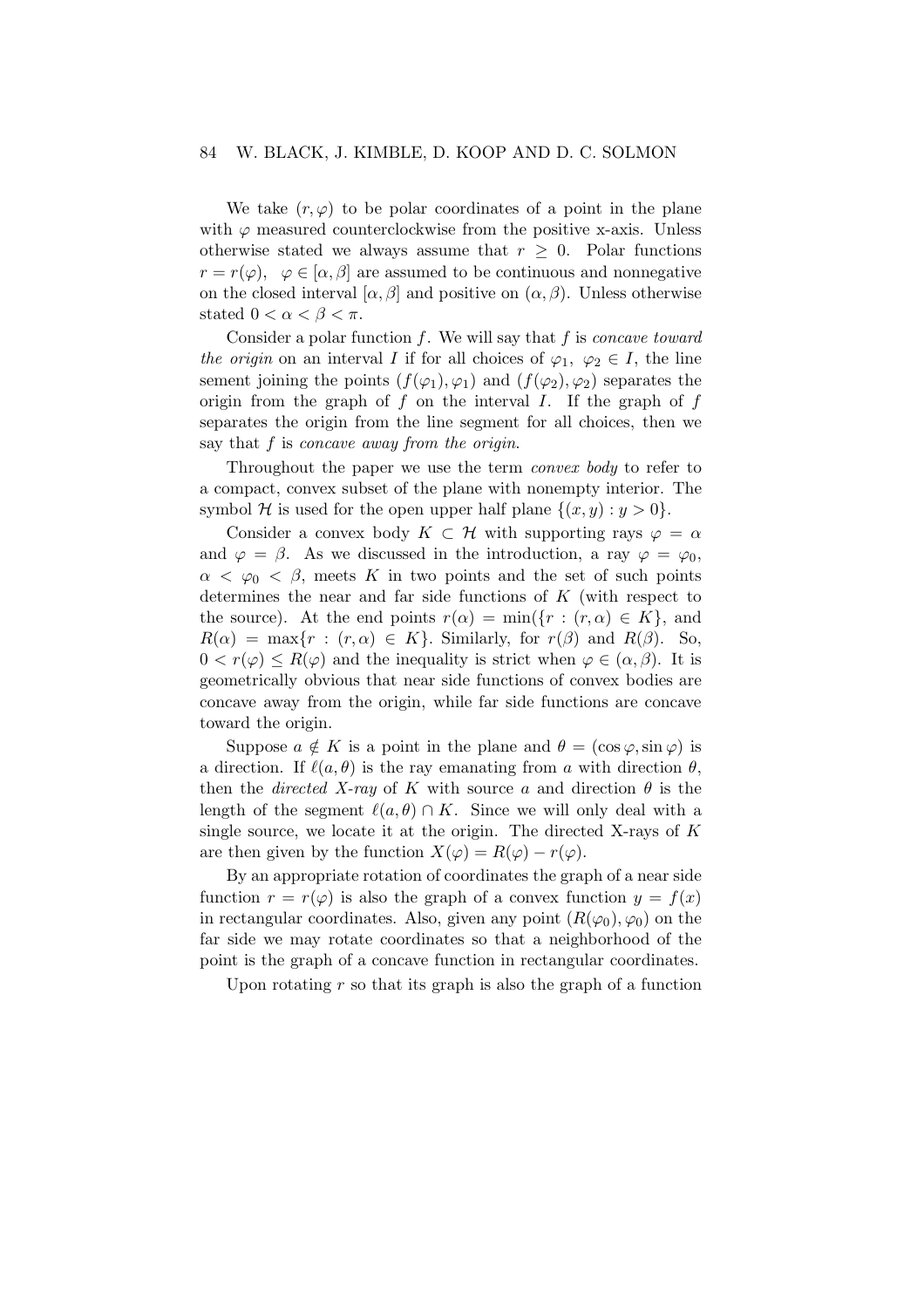

Figure 1: Convex body  $K$ , near side  $r$ , far side  $R$  and directed X-ray X. Directed X-ray angle  $\phi$  and angles of inclination  $\xi$ ,  $\psi$ ,  $\omega$ .

 $y = f(x)$  in rectangular coordinates, one then computes

$$
r'_{-}(\varphi) = r(\varphi) \frac{f'_{+}(x)\sin\varphi + \cos\varphi}{f'_{+}(x)\cos\varphi - \sin\varphi} = r(\varphi)\cot(\psi_{\varphi} - \varphi), \qquad (1)
$$

where  $f'_{+}(x) = \tan(\psi_{\varphi})$  and  $\psi_{\varphi}$  is the angle of inclination of the right hand tangent line to the graph of f at  $x = r(\varphi) \cos \varphi$ . This simple observation allows derivation of many properties of functions concave toward or away from the origin from well known properties of convex and concave functions. (See Royden [11] p. 113-117 as a reference on properties of convex and concave functions.)

The angles of inclination of the tangent lines (or left or right tangent lines) to the graphs of  $r$ ,  $R$  and  $X$  will play an important role. These will be denoted respectively by  $\psi$ ,  $\omega$  and  $\xi$  throughout. See Figure 1. The standard counterclockwise measurement of the polar angle introduces some confusion in the notion of left and right derivative. For any function of a real variable g we define  $g'_{+}(t)$  =  $\lim_{h\to 0+}\frac{g(t+h)-g(t)}{h}$  $\frac{f(h)-g(t)}{h}$ , and  $g'_{-}(t) = \lim_{h \to 0+} \frac{g(t)-g(t-h)}{h}$  $\frac{g(t-n)}{h}$ . The results in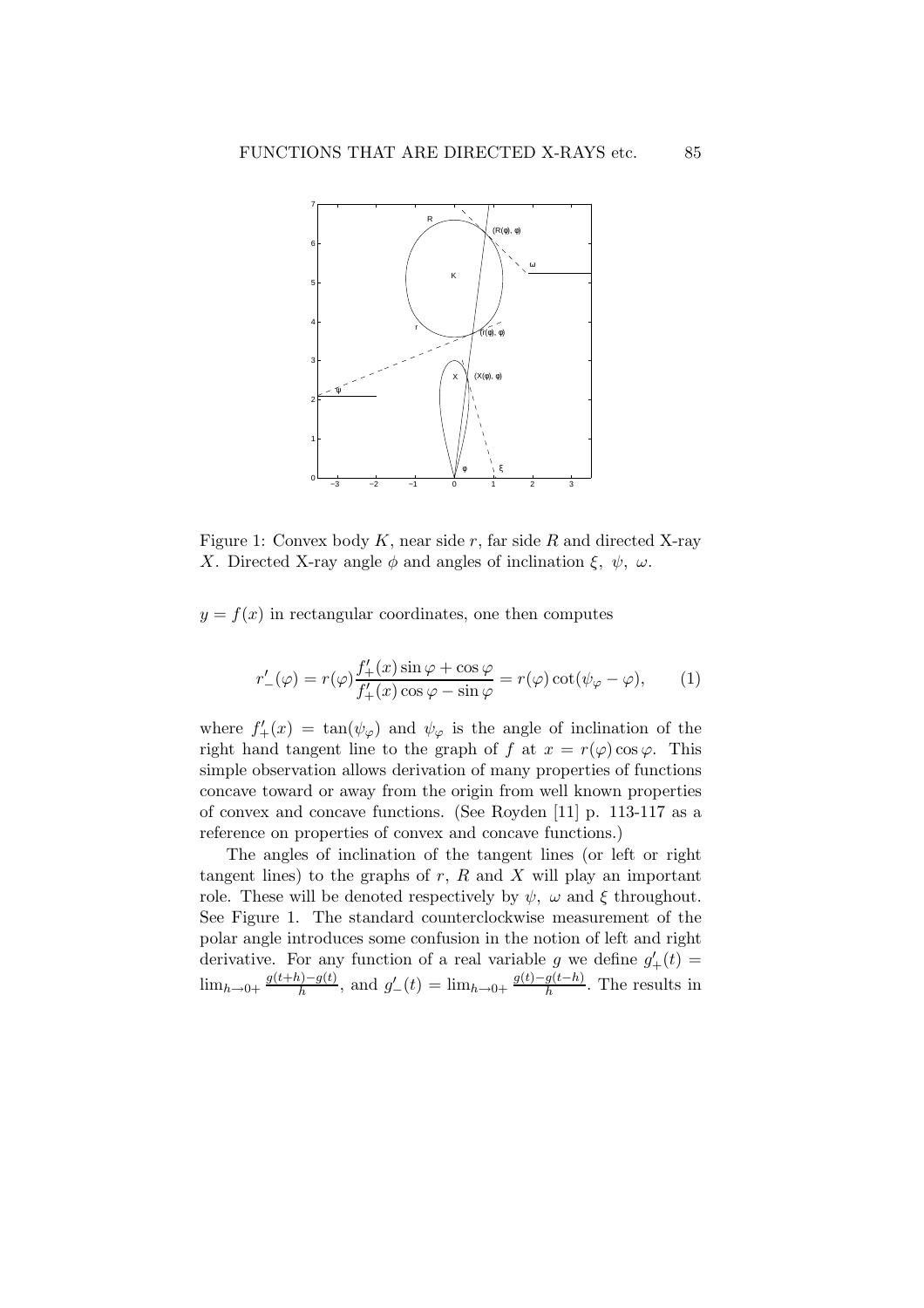the first lemma are derived via rotation from known properties of convex and concave functions. The proof is omitted.

LEMMA 2.1. Suppose that  $r$  is concave away from the origin and  $R$ is concave toward the origin on  $[\alpha, \beta]$ . Then r and R are absolutely continuous on  $[\gamma, \delta]$  for all  $[\gamma, \delta] \subset (\alpha, \beta)$ . In addition the following hold.

1. For all  $\varphi \in (\alpha, \beta)$ , the left and right hand derivatives of r and R exist,

$$
r'_{-}(\varphi) \le r'_{+}(\varphi) \text{ and } R'_{-}(\varphi) \ge R'_{+}(\varphi).
$$

Equality holds in both inequalities with the possible exception of a countable set.

2. For all  $\varphi \in (\alpha, \beta],$ 

$$
r'_{-}(\varphi) = \lim_{\psi \to \varphi^{-}} r'_{-}(\psi) = \lim_{\psi \to \varphi^{-}} r'_{+}(\psi), \text{ and}
$$

$$
R'_{-}(\varphi) = \lim_{\psi \to \varphi^{-}} R'_{-}(\psi) = \lim_{\psi \to \varphi^{-}} R'_{+}(\psi).
$$

3. For all  $\varphi \in [\alpha, \beta)$ ,

$$
r'_{+}(\varphi) = \lim_{\psi \to \varphi +} r'_{+}(\psi) = \lim_{\psi \to \varphi +} r'_{-}(\psi), \text{ and}
$$

$$
R'_{+}(\varphi) = \lim_{\psi \to \varphi +} R'_{+}(\psi) = \lim_{\psi \to \varphi +} R'_{-}(\psi).
$$

 $r'_-$  and  $R'_+$  are lower semicontinuous, while  $r'_+$  and  $R'_-$  are upper semicontinuous on  $(\alpha, \beta)$ .

- 4. The functions  $r'$  and  $r'$  are stictly increasing. Each of the  $functions \ r'_-, r'_+, R'_-, R'_+ \ is \ differentiable \ almost \ everywhere \ on$ [ $\alpha, \beta$ ]. Moreover  $(r'_{-})' = (r'_{+})'$  and  $(R'_{-})' = (R'_{+})'$  almost everywhere.
- 5. The functions  $r'_{-}$ ,  $r'_{+}$ ,  $R'_{-}$ ,  $R'_{+}$  are all bounded on compact subsets of  $(\alpha, \beta)$ . If  $r(\alpha) > 0$ ,  $R(\alpha) > 0$ ,  $r(\beta) > 0$ ,  $R(\beta) > 0$ , then these derivatives are bounded on  $[\alpha, \beta]$  unless one of the rays  $\varphi = \alpha$ ,  $\varphi = \beta$  is tangent to the graph of r or R. In this case, when  $\varphi = \alpha$  is tangent to the graph of r (R), then  $r'_{+}(\alpha) = -\infty$ ,  $(R'_{+}(\alpha) = +\infty)$ . When  $\varphi = \beta$  is tangent to the graph of r (R), then  $r'_{-}(\beta) = +\infty$ ,  $(R'_{-}(\beta) = -\infty)$ .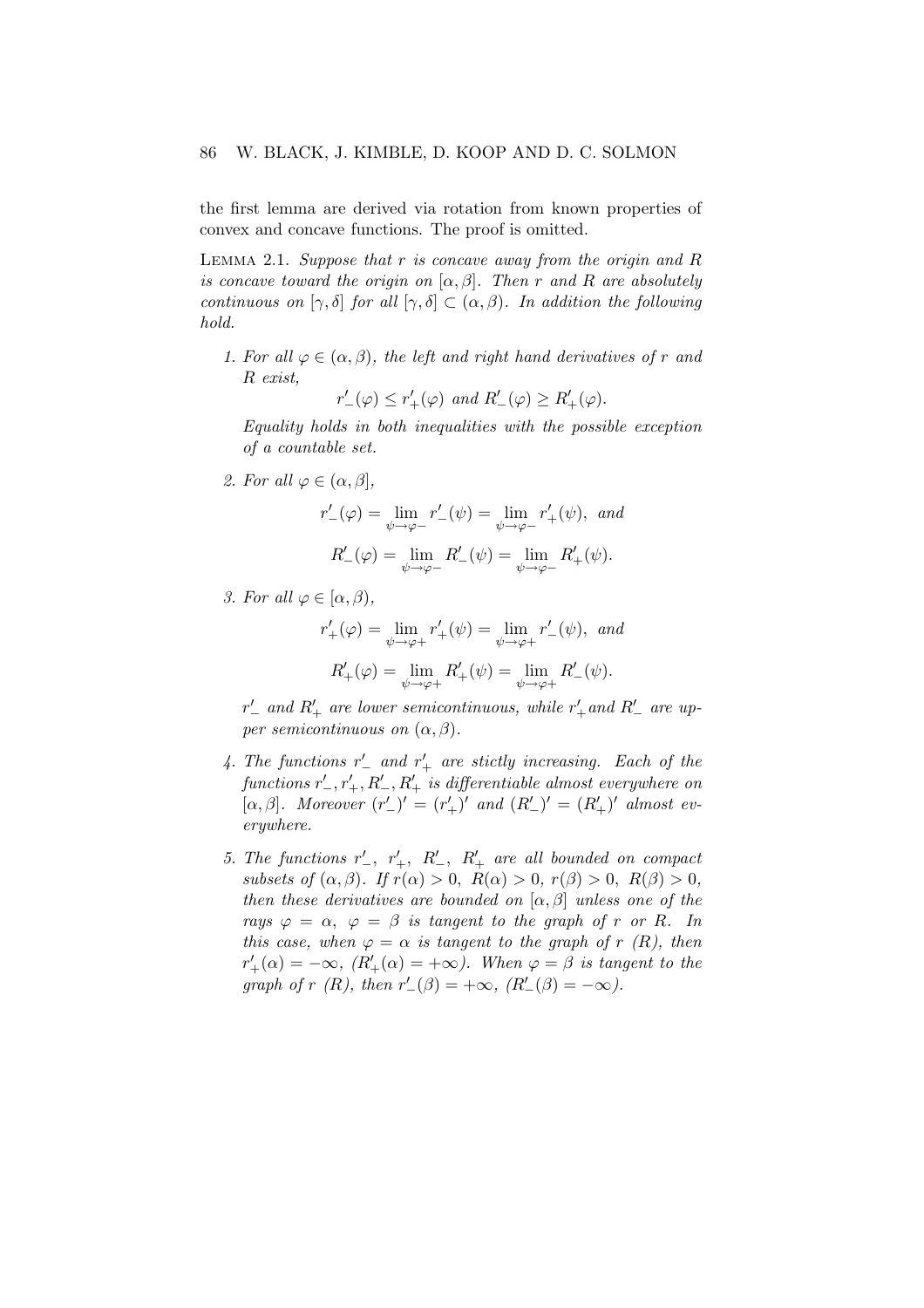We will refer to points  $\varphi$  at which the graph of f has a unique tangent line as *smooth* points of  $f$ , or smooth points of the graph of f. Points where  $f'_{-} \neq f'_{+}$  will be called *nonsmooth* points.

# 3. A quadratic form and the curvature operators

Here we define and give some properties of quadratic forms Q and  $Q_h$ . These forms will be used to determine whether a polar function is concave toward or away from the origin. The quadratic form Q was introduced in [9]. Taking appropriate limits with the quadratic form  $Q_h$  leads to operators we call lower and upper curvature operators which also determine the direction of concavity. The latter have the advantage of depending on only one variable. Algebraic properties and inequalities involving the curvature operators are also developed.

DEFINITION 3.1. Suppose that  $0 < \alpha \leq \varphi_1 \leq \varphi_2 \leq \varphi_3 \leq \beta < \pi$  and  $r_j = r(\varphi_j), j = 1, 2, 3$ . We define the quadratic form Q by

$$
Q(r_1, r_2, r_3) = r_1 r_2 \sin(\varphi_2 - \varphi_1) + r_2 r_3 \sin(\varphi_3 - \varphi_2) - r_1 r_3 \sin(\varphi_3 - \varphi_1).
$$

For simplicity we often write  $Qr$  instead of  $Q(r_1, r_2, r_3)$ . When this is done, it is always assumed that the three points  $\varphi_i$  are ordered as above. There are two interpretations of Q which make its geometric properties evident. Let  $\theta_i = (\cos \varphi_i, \sin \varphi_i)$   $j = 1, 2, 3,$ be unit vectors. The segment joining  $r_1\theta_1$  and  $r_2\theta_2$  lies above (below) the segment from  $r_1\theta_1$  to  $r_3\theta_3$  according as the cross product  $(r_2\theta_2 - r_1\theta_1) \times (r_3\theta_3 - r_1\theta_1)$  points upward (or downward) from the xy plane. One readily computes that

$$
Q(r_1, r_2, r_3) = (r_2\theta_2 - r_1\theta_1) \times (r_3\theta_3 - r_1\theta_1) \cdot k,
$$

where  $k$  is the upward pointing unit normal vector to the  $xy$  plane. Another interpretation can be given in terms of area. The area of the triangle  $T_{jk}$  with vertices O,  $r_j \theta_j$ ,  $r_k \theta_k$  (O denoting the origin) is given by  $A(T_{jk}) = |\frac{r_j \theta_j \times r_k \theta_k}{2}|$  $\frac{\sum_{i} r_{k} v_{k}}{2}$ . One can check that  $Q(r_{1}, r_{2}, r_{3}) \ge$ 0, ( $\leq$  0) according as  $A(T_{12}) + A(T_{23}) - A(T_{13}) \geq 0$ , ( $\leq$  0). Thus a continuous polar curve  $r$  is concave away from (concave toward) the origin on an interval I if and only if  $Qr \leq 0$   $(Qr \geq 0)$  for all ordered choices of  $\varphi_1, \varphi_2, \varphi_3 \in I$ . [9]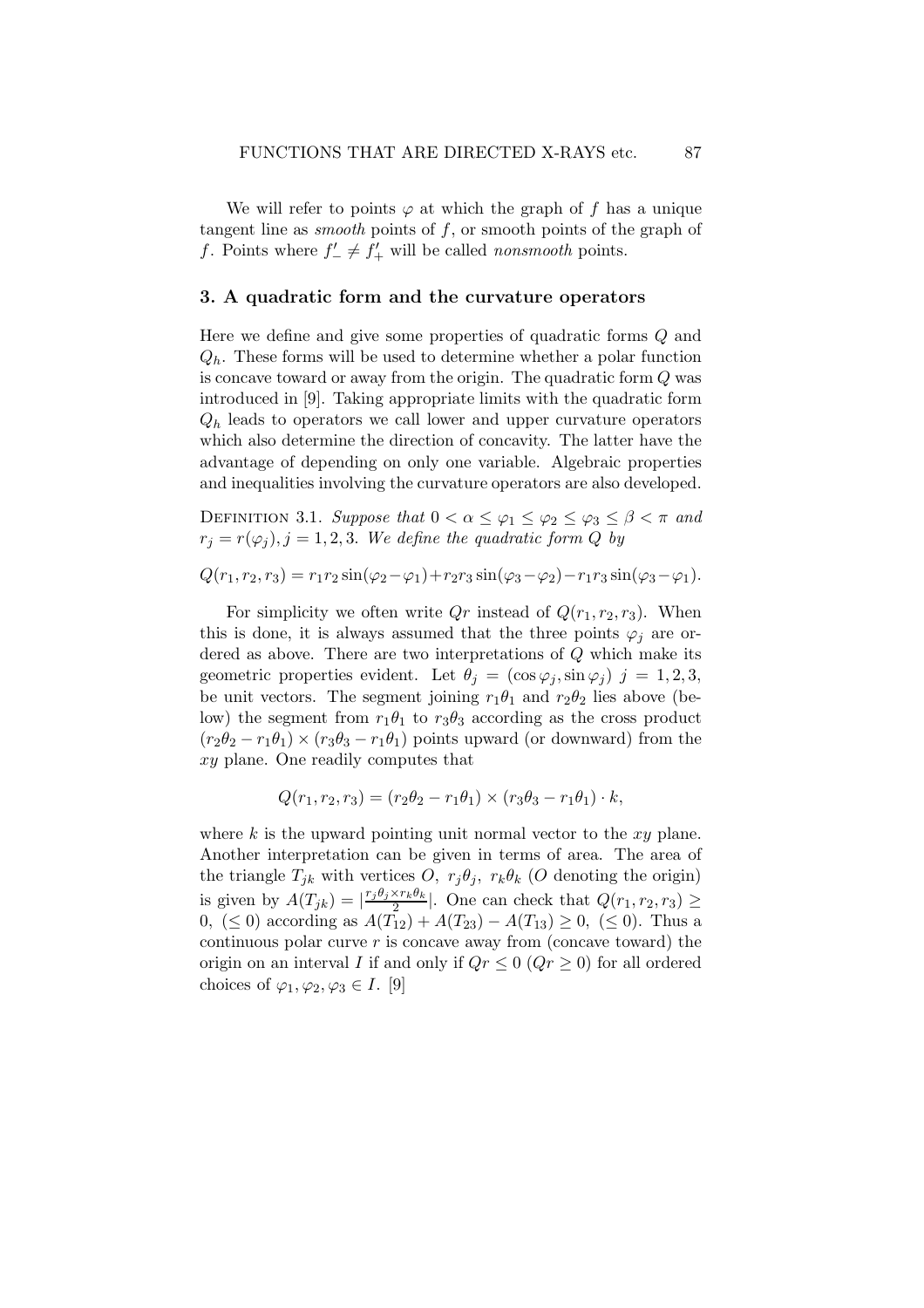For the most part we will only need a symmetric variant of Q. For  $h > 0$  define

$$
Q_h f(\varphi) = Q(f(\varphi - h), f(\varphi), f(\varphi + h))
$$
  
=  $(f(\varphi - h) + f(\varphi + h))f(\varphi)\sin h - f(\varphi - h)f(\varphi + h)\sin 2h.$ 

When dealing with this operator it is implicitly assumed that the interval  $[\varphi - h, \varphi + h]$  is a subset of the domain of f. This will often be indicated by the phrase "for sufficiently small  $h > 0$ ".

LEMMA 3.2. The quadratic form  $Q_h$  satisfies the following.

- 1.  $Q_h(tr) = t^2 Q_h(r)$ , for all real numbers t.
- 2. If the curve  $r(\varphi)$  is concave away from the origin on  $[\alpha, \beta]$ , then  $Q_h r(\varphi) \leq 0$  for all  $\varphi \in (\alpha, \beta)$  and sufficiently small  $h > 0$ . Conversely, if each  $\varphi_0 \in (\alpha, \beta)$  has a neighborhood  $N(\varphi_0)$  such that  $Q_h r(\varphi) \leq 0$  for all  $\varphi \in N(\varphi_0)$  and all  $h > 0$  such that  $(\varphi - h, \varphi + h) \subset N(\varphi)$ , then r is concave away from the origin on  $[\alpha, \beta]$ .
- 3. If the curve  $R(\varphi)$  is concave toward the origin on  $[\alpha, \beta]$ , then  $Q_h R(\varphi) \geq 0$  for all  $\varphi \in (\alpha, \beta)$  and sufficiently small  $h > 0$ . Conversely, if each  $\varphi_0 \in (\alpha, \beta)$  has a neighborhood  $N(\varphi_0)$ such that  $Q_h R(\varphi) \geq 0$  for all  $\varphi \in N(\varphi_0)$  and all  $h > 0$  such that  $(\varphi - h, \varphi + h) \subset N(\varphi_0)$ , then R is concave toward the origin on  $[\alpha, \beta]$ .
- 4. If  $Q_h r(\varphi) = 0$  for fixed  $\varphi$  and  $h > 0$ , then the points  $(r(\varphi$ h),  $\varphi - h$ ),  $(r(\varphi), \varphi)$ ,  $(r(\varphi + h), \varphi + h)$  are collinear. In particular if r is concave toward or concave away from the origin on  $[\varphi-h,\varphi+h]$ , then the graph of r on this interval is a line segment.

5. 
$$
Q_h(r+s) = (r(\varphi - h) + s(\varphi - h) + r(\varphi + h) + s(\varphi + h)) \times
$$
  
\n
$$
\left[ \frac{Q_h(r)}{1 + \varphi + \varphi} + \frac{Q_h(s)}{1 + \varphi + \varphi} \right]
$$

$$
\left[ \frac{\epsilon_n(\gamma)}{r(\varphi - h) + r(\varphi + h)} + \frac{\epsilon_n(\varphi)}{s(\varphi - h) + s(\varphi + h)} \right]
$$

$$
- \frac{\sin 2h \left[ r(\varphi - h)s(\varphi + h) - r(\varphi + h)s(\varphi - h) \right]^2}{(r(\varphi - h) + r(\varphi + h))(s(\varphi - h) + s(\varphi + h))}
$$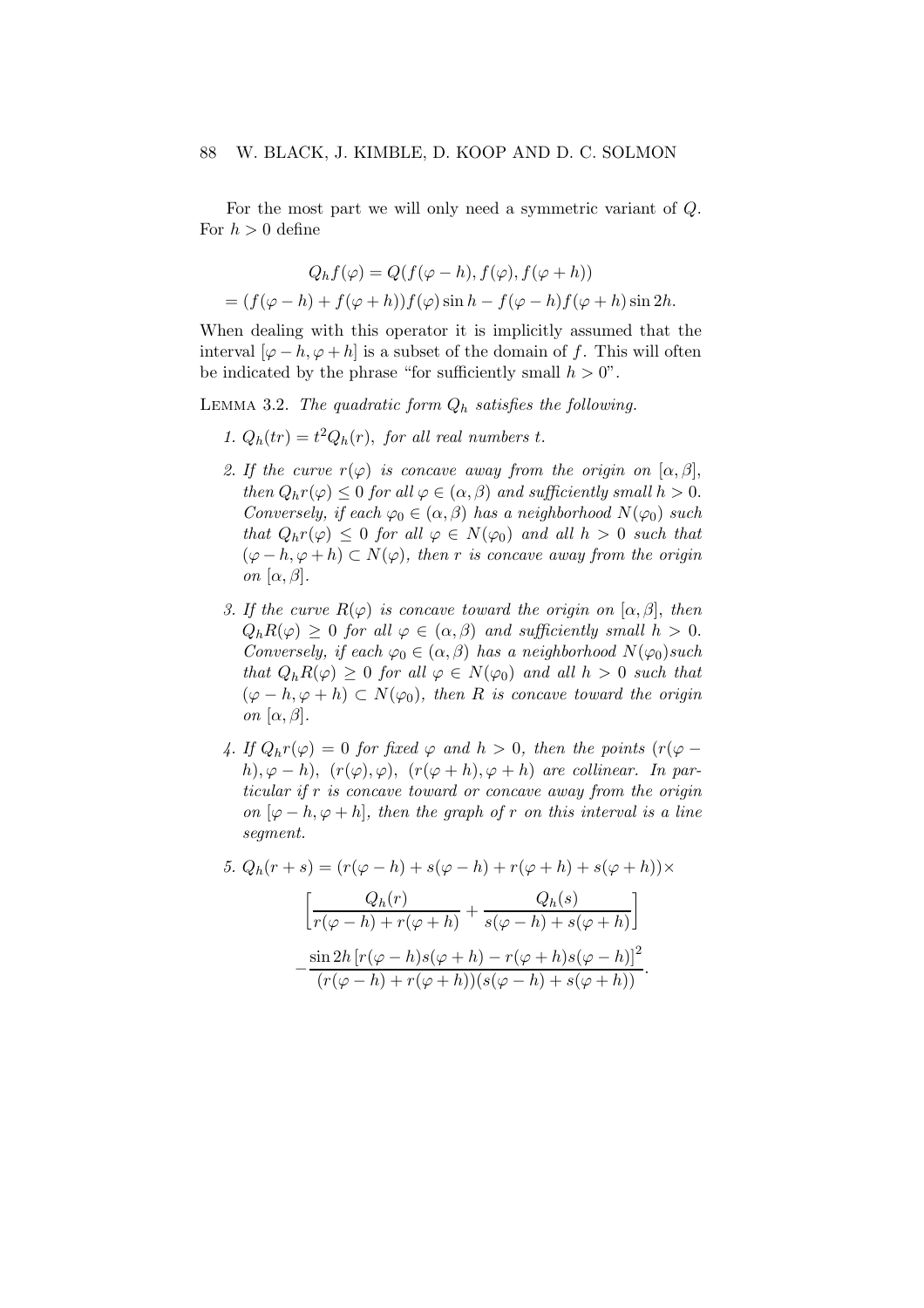Proof. The first conclusion is trivial while the next three follow easily from properties of Q established in [9]. The identity for  $Q_h(r+s)$  is an elementary but tedious computation which we sketch. From the definition of  $Q_h$  we have

$$
Q_h(r+s) = (r(\varphi - h) + s(\varphi - h))(r(\varphi) + s(\varphi))\sin h
$$

$$
+ (r(\varphi) + s(\varphi))(r(\varphi + h) + s(\varphi + h))\sin h
$$

$$
- (r(\varphi - h) + s(\varphi - h))(r(\varphi + h) + s(\varphi + h))\sin 2h.
$$

Solving for  $r(\varphi)$  and  $s(\varphi)$  in the definition of  $Q_h r$  and  $Q_h s$  gives

$$
r(\varphi) + s(\varphi) = \frac{1}{\sin h} \times
$$

$$
\left[ \frac{Q_h r + r(\varphi - h) r(\varphi + h) \sin 2h}{r(\varphi - h) + r(\varphi + h)} + \frac{Q_h s + s(\varphi - h) s(\varphi + h) \sin 2h}{s(\varphi - h) + s(\varphi + h)} \right]
$$

Now replace  $r(\varphi) + s(\varphi)$  by the above expression. One obtains the first two terms on the right hand side of Lemma 3.2.5 and the additional term

$$
\sin 2h (r(\varphi - h) + s(\varphi - h) + r(\varphi + h) + s(\varphi + h)) \times
$$

$$
\left[ \frac{r(\varphi - h)r(\varphi + h)}{r(\varphi - h) + r(\varphi + h)} + \frac{s(\varphi - h)s(\varphi + h)}{s(\varphi - h) + s(\varphi + h)} - 1 \right].
$$

A straightforward algebraic computation shows that this expression is equal to the last term in Lemma 3.2.5.  $\Box$ 

COROLLARY 3.3. If  $r$  and  $s$  are both concave away from the origin on  $[\alpha, \beta]$ , then so is the function  $r + s$ . If R is concave toward the origin, r is concave away from the origin and  $R \ge r > 0$ , then  $R - r$ is concave toward the origin.

*Proof.* From Lemma 3.2.2,  $Q_h(r) \leq 0$  and  $Q_h(s) \leq 0$ , while from Lemma 3.2.5  $Q_h(r+s) \leq 0$ . Lemma 3.2.2 now shows that  $r+s$  is concave away from the origin. To obtain the second statement apply Lemma 3.2.3 and 3.2.5 to  $R - r$ .  $\Box$ 

Another immediate consequence of Lemma 3.2 is a result of Longinetti [10].

.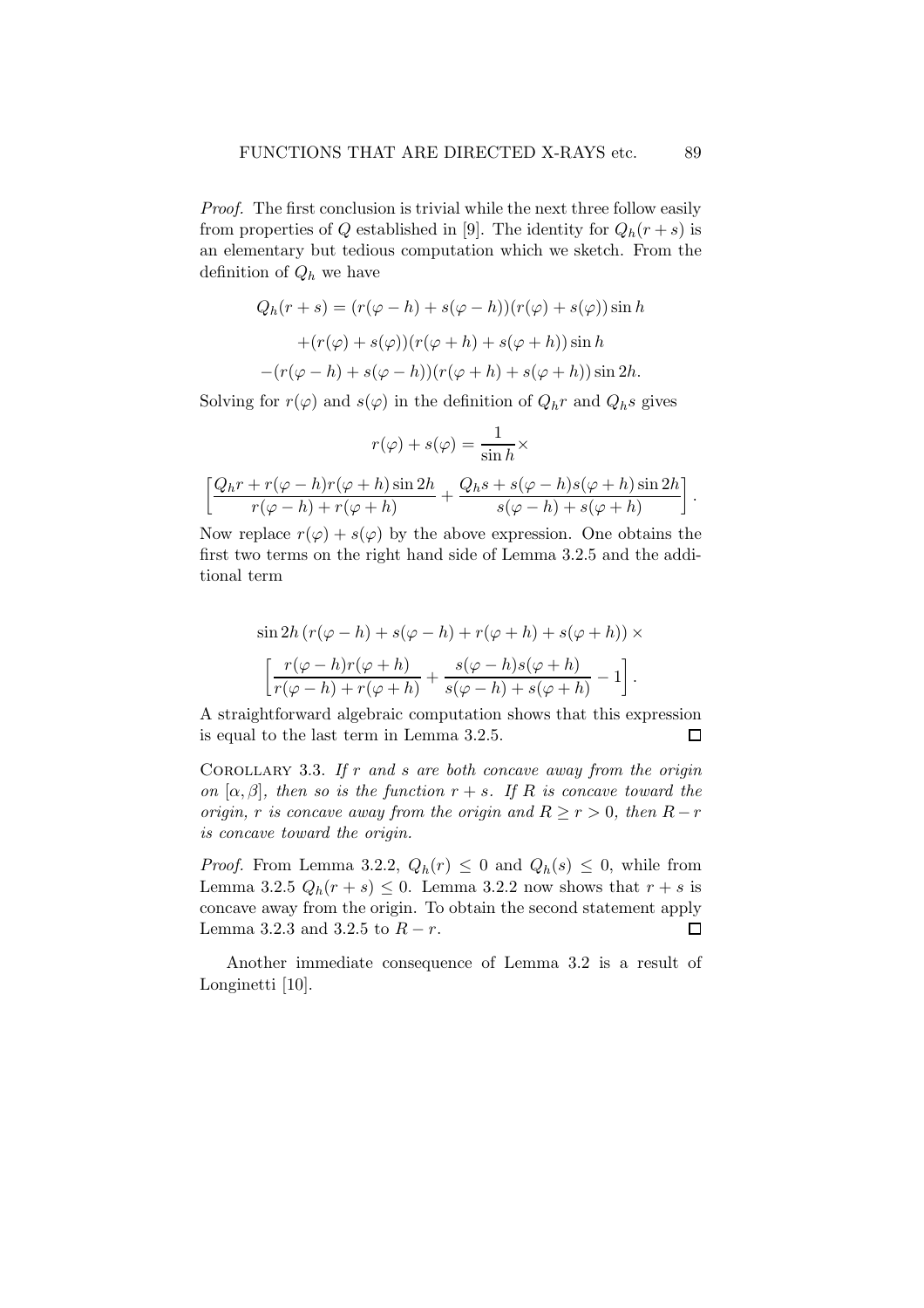COROLLARY 3.4. Let  $K$  be a convex body with directed X-ray X. Then X is concave toward the origin.

We now use  $Q_h$  to define the curvature operators. The reason for this terminology will become clear later.

DEFINITION 3.5. The curvature operator,  $K$ , lower curvature operator K, and upper curvature operator  $\overline{K}$  are defined by

1. 
$$
\mathcal{K}f(\varphi) = \lim_{h \to 0+} \frac{Q_h f(\varphi)}{h^3};
$$
  
\n2.  $\mathcal{K}f(\varphi) = \underline{\lim}_{h \to 0+} \frac{Q_h f(\varphi)}{h^3} = \lim_{\delta \to 0} \inf_{0 < h < \delta} \frac{Q_h f(\varphi)}{h^3};$   
\n3.  $\overline{\mathcal{K}}f(\varphi) = \overline{\lim}_{h \to 0+} \frac{Q_h f(\varphi)}{h^3} = \lim_{\delta \to 0} \sup_{0 < h < \delta} \frac{Q_h f(\varphi)}{h^3}.$ 

Using l'Hopital's Rule one easily verifies that when  $f$  is  $C^2$ 

$$
\mathcal{K}f = f^2 + 2(f')^2 - ff'' = f^3 \left[ \frac{1}{f} + \left( \frac{1}{f} \right)'' \right].
$$
 (2)

It is well known that a  $C^2$  function f is concave toward (concave away from) the origin on an open interval I if and only if  $\mathcal{K}f(\varphi) \geq 0$  $(\mathcal{K}f(\varphi) \leq 0)$  for all  $\varphi \in I$ . From the second form of the operator it is clear that

$$
\mathcal{K}(\csc(a\varphi + b)) = (1 - a^2)\csc^2(a\varphi + b),\tag{3}
$$

and

$$
\mathcal{K}(\operatorname{csch}(a\varphi + b)) = (1 + a^2)\operatorname{csch}^2(a\varphi + b).
$$

Both forms of this operator and a variant of the formula in Lemma 3.8.2 below appeared in Longinetti [10]. We turn now to developing other formulae for, and inequalities involving, the curvature operators. First some notation.

DEFINITION 3.6. Let  $f : (a, b) \rightarrow R$ . The symmetric lower and upper first and second derivatives of f at a point t are given respectively by

$$
\underline{D}_1 f(t) = \underline{\lim}_{h \to 0+} \frac{f(t+h) - f(t-h)}{2h};
$$

$$
\overline{D}_1 f(t) = \overline{\lim}_{h \to 0+} \frac{f(t+h) - f(t-h)}{2h};
$$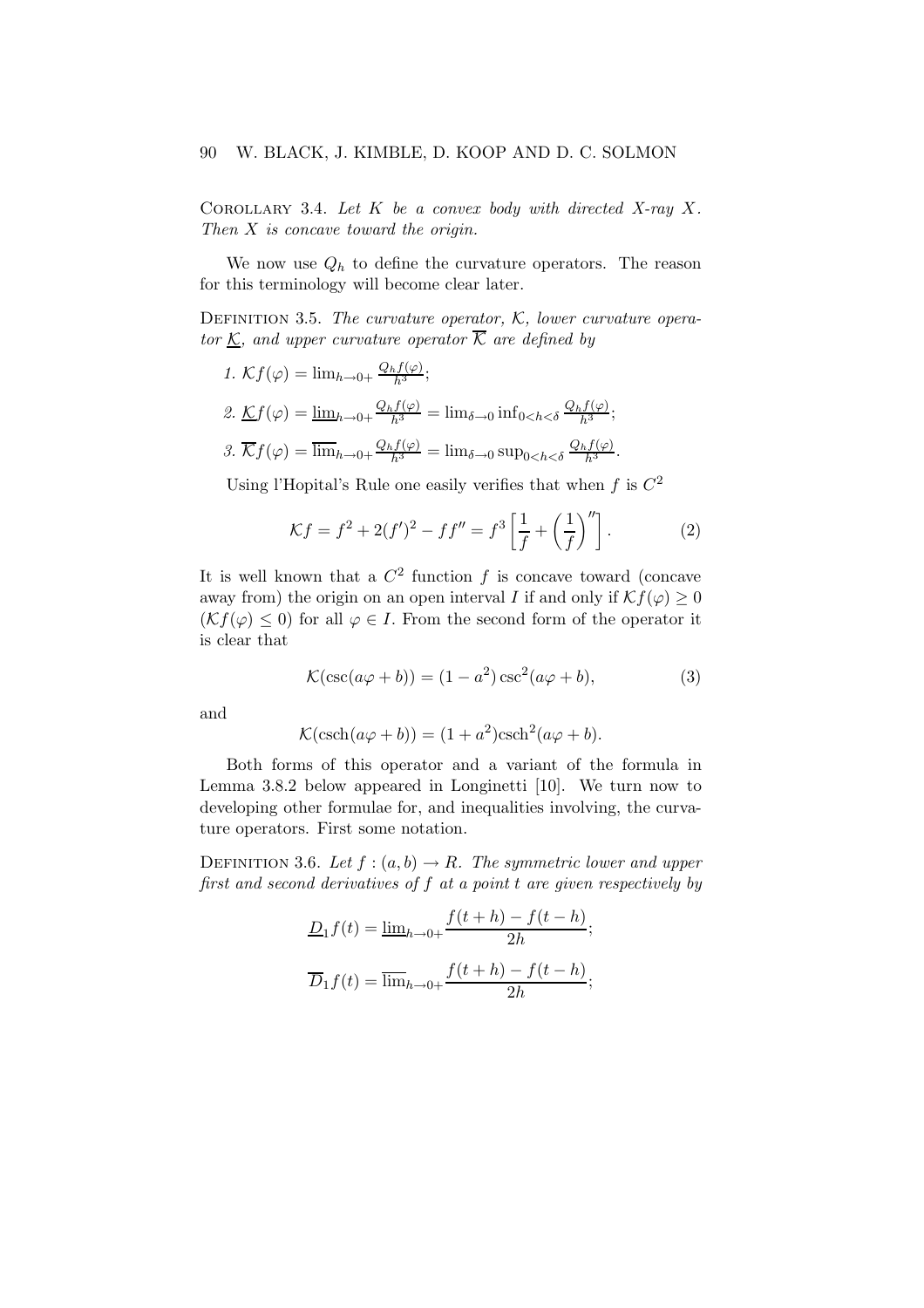$$
\underline{D}_2 f(t) = \underline{\lim}_{h \to 0+} \frac{f(t-h) + f(t+h) - 2f(t)}{h^2};
$$
  

$$
\overline{D}_2 f(t) = \overline{\lim}_{h \to 0+} \frac{f(t-h) + f(t+h) - 2f(t)}{h^2}.
$$

The values taken on by these functions may be  $+\infty$  or  $-\infty$ .

REMARK 3.7. When  $f$  has a finite right and left derivative at  $t$  (as is the case with functions concave toward or away from the origin) it is easy to see that  $\underline{D}_1 f(t) = \overline{D}_1 f(t) = \frac{f'(t) + f'(t)}{2}$  $\frac{1}{2}$ . Since this situation will occur frequently, we define

$$
D_1 f(t) = \frac{f'_-(t) + f'_+(t)}{2}.
$$

Of course  $D_1 f(t) = f'(t)$  when f is differentiable at t. From Lemma 2.1 we see that when R is concave toward the origin  $D_2R = -\infty$ at nonsmooth points, and when r is concave away from the origin  $\overline{D}_2r = +\infty$  at nonsmooth points. Also, for functions that are concave toward or away from the origin,  $\overline{D}_2 f = D_2 f = (f'_+)' = (f'_-)'$  at almost every point.

LEMMA 3.8. Let f,g be positive continuous functions on  $(\alpha, \beta)$ . Assume that f, g have finite left and right derivatives at  $\varphi$ . The following identities and inequalities hold at  $\varphi$  provided none of the expressions are of the form  $\infty - \infty$ . It is assumed that  $f - g > 0$  in the inequalities where that expression occurs.

1. 
$$
K(tf) = t^2Kf
$$
,  $\underline{K}(tf) = t^2\underline{K}f$ ,  $\overline{K}(tf) = t^2\overline{K}f$  for all  $t \ge 0$ .  
\n2.  $K(f+g) = \frac{f+g}{f}Kf + \frac{f+g}{g}Kg - 2fg\left[\frac{D_1f}{f} - \frac{D_1g}{g}\right]^2$ .  
\n3.  $\frac{f+g}{f}\underline{K}f + \frac{f+g}{g}\underline{K}g - 2fg\left[\frac{D_1f}{f} - \frac{D_1g}{g}\right]^2 \le \underline{K}(f+g)$   
\n $\le \frac{f+g}{f}\underline{K}f + \frac{f+g}{g}\overline{K}g - 2fg\left[\frac{D_1f}{f} - \frac{D_1g}{g}\right]^2$ .  
\n4.  $\frac{f-g}{f}\underline{K}f - \frac{f-g}{g}\overline{K}g + 2fg\left[\frac{D_1f}{f} - \frac{D_1g}{g}\right]^2 \le \underline{K}(f-g)$   
\n $\le \frac{f-g}{f}\underline{K}f - \frac{f-g}{g}\underline{K}g + 2fg\left[\frac{D_1f}{f} - \frac{D_1g}{g}\right]^2$ .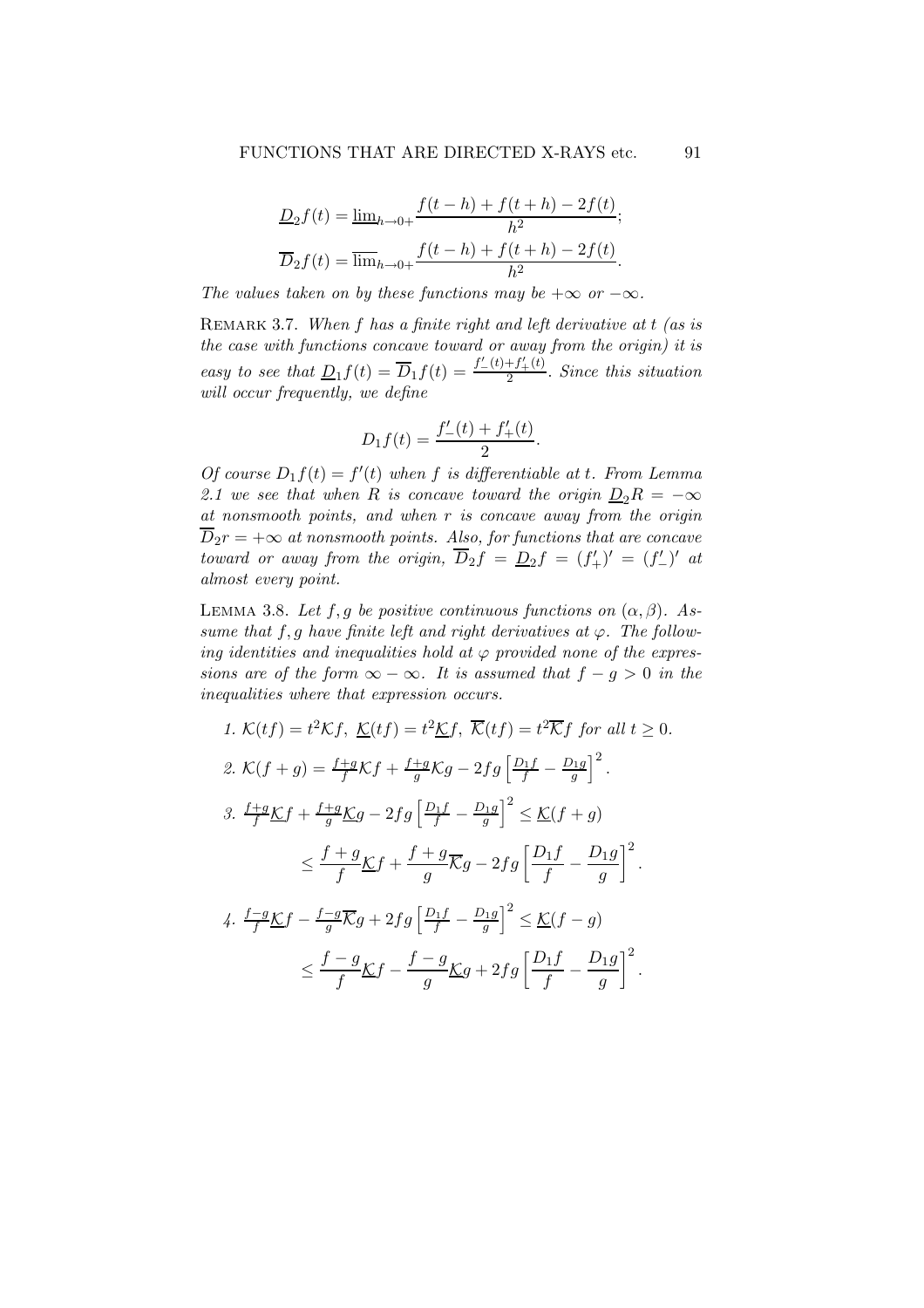$$
5. \frac{f+g}{f}\overline{\mathcal{K}}f + \frac{f+g}{g}\underline{\mathcal{K}}g - 2fg\left[\frac{D_1f}{f} - \frac{D_1g}{g}\right]^2 \leq \overline{\mathcal{K}}(f+g)
$$

$$
\leq \frac{f+g}{f}\overline{\mathcal{K}}f + \frac{f+g}{g}\overline{\mathcal{K}}g - 2fg\left[\frac{D_1f}{f} - \frac{D_1g}{g}\right]^2.
$$

$$
6. \frac{f-g}{f}\overline{\mathcal{K}}f - \frac{f-g}{g}\overline{\mathcal{K}}g + 2fg\left[\frac{D_1f}{f} - \frac{D_1g}{g}\right]^2 \leq \overline{\mathcal{K}}(f-g)
$$

$$
\leq \frac{f-g}{f}\overline{\mathcal{K}}f - \frac{f-g}{g}\underline{\mathcal{K}}g + 2fg\left[\frac{D_1f}{f} - \frac{D_1g}{g}\right]^2.
$$

Proof. The first set of identities is trivial. Assuming the limits exist, we have from Lemma 3.2.5

$$
\mathcal{K}(f+g) = \lim_{h \to 0+} \frac{Q_h(f+g)(\varphi)}{h^3} = \frac{f+g}{f}\mathcal{K}f + \frac{f+g}{g}\mathcal{K}g
$$

$$
-2\lim_{h \to 0+} \frac{1}{h^2} \frac{[f(\varphi-h)g(\varphi+h) - f(\varphi+h)g(\varphi-h)]^2}{(f(\varphi-h) + f(\varphi+h))(g(\varphi-h) + g(\varphi+h))}.
$$

The remaining limit is equal to

$$
\frac{fg}{4} \lim_{h \to 0+} \frac{1}{h^2} \left[ \frac{f(\varphi - h)}{f(\varphi + h)} - \frac{g(\varphi - h)}{g(\varphi + h)} \right]^2
$$

$$
= fg \lim_{h \to 0+} \left[ \frac{f(\varphi - h)}{f(\varphi + h)g(\varphi + h)} \frac{g(\varphi + h) - g(\varphi - h)}{2h} \right]
$$

$$
- \frac{g(\varphi - h)}{f(\varphi + h)g(\varphi + h)} \frac{f(\varphi + h) - f(\varphi - h)}{2h} = fg \left[ \frac{D_1 f}{f} - \frac{D_1 g}{g} \right]^2.
$$

This completes the proof for the operator  $K$ . The inequalities in Lemma 3.8.3-6 are obtained in a similar way with the aid of the identity  $\lim_{s \to s}(-f) = -\overline{\lim_{s \to s}}f$  and the chain of inequalities  $\lim_{s \to s} f + \lim_{s \to s} g \leq$  $\underline{\lim}(f+g) \le \overline{\lim}f + \underline{\lim}g \le \overline{\lim}(f+g) \le \overline{\lim}f + \overline{\lim}g$ , which are valid<br>provided no sum is of the form  $\infty - \infty$ . provided no sum is of the form  $\infty - \infty$ .

LEMMA 3.9. Assume that  $f > 0$  is continuous and has a finite left and right derivative at  $\varphi$ . Then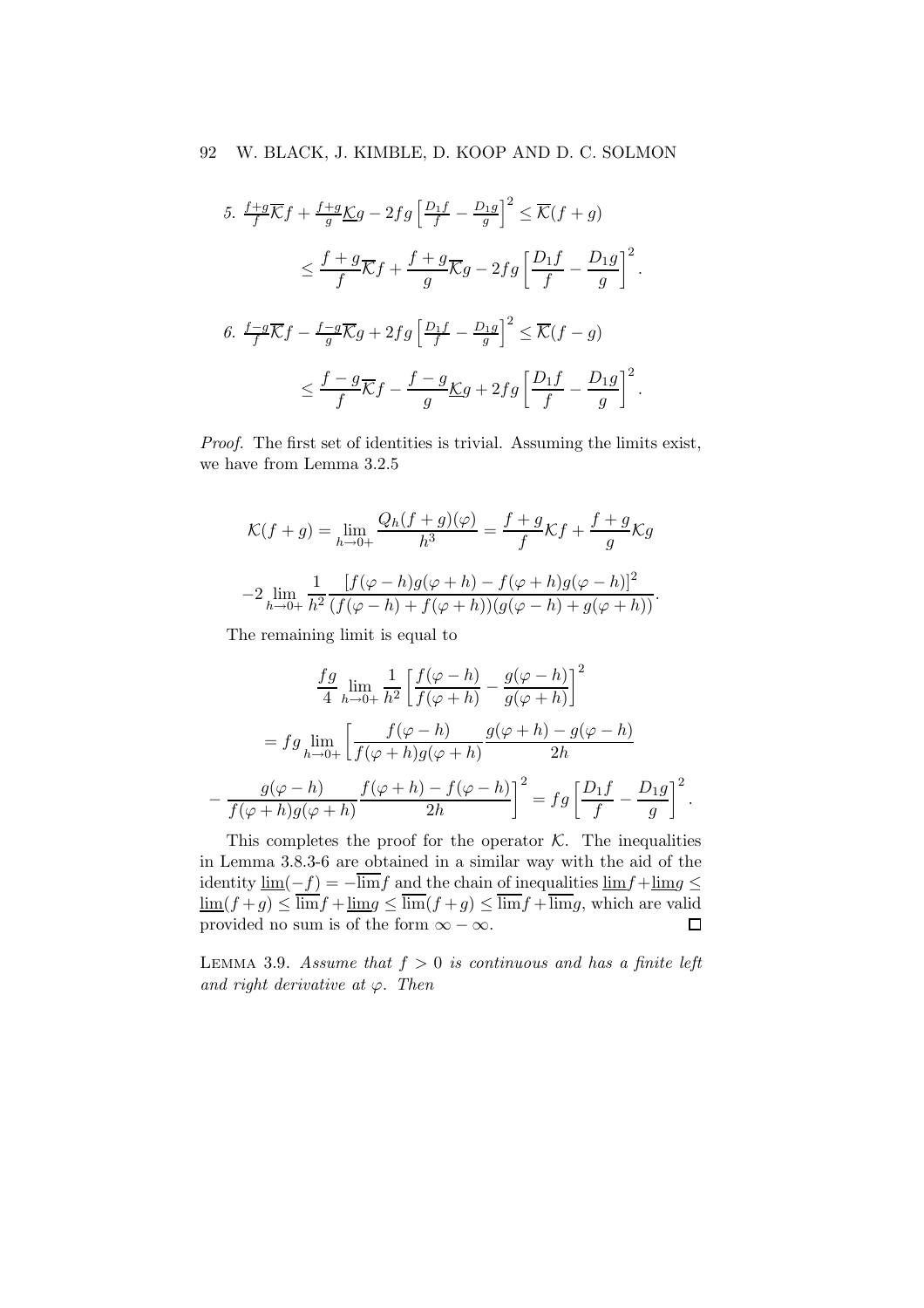1. 
$$
\mathcal{L}f(\varphi) = \underline{\lim}_{h \to 0+} \frac{Q_h f(\varphi)}{h^3} = f^2 + 2(D_1 f)^2 - f \overline{D}_2 f
$$

$$
= f^3(\frac{1}{f} + \underline{D}_2 \frac{1}{f}), \text{ and}
$$
  
2. 
$$
\overline{\mathcal{K}}f(\varphi) = \overline{\lim}_{h \to 0+} \frac{Q_h f(\varphi)}{h^3} = f^2 + 2(D_1 f)^2 - f \underline{D}_2 f
$$

$$
= f^3(\frac{1}{f} + \overline{D}_2 \frac{1}{f}).
$$

Proof. Since the proofs are symmetric we only prove 1. From the definition of  $Q_h$  and the Taylor expansion of the cosine function we have

$$
\frac{Q_h f}{h^3} =
$$
\n
$$
\frac{f(\varphi - h)f(\varphi)\sin h + f(\varphi)f(\varphi + h)\sin h - f(\varphi - h)f(\varphi + h)\sin 2h}{h^3}
$$
\n
$$
= \frac{\sin h f(\varphi - h)f(\varphi) + f(\varphi)f(\varphi + h) - 2f(\varphi - h)f(\varphi + h)\cos h}{h^2}
$$
\n
$$
= f(\varphi - h)f(\varphi + h)
$$
\n
$$
+ \frac{\sin h f(\varphi - h)f(\varphi) + f(\varphi)f(\varphi + h) - 2f(\varphi - h)f(\varphi + h)}{h^2} + O(h),
$$

where  $O(h)$  represents a function that goes to 0 as h goes to 0. Now write

$$
f(\varphi - h)f(\varphi) + f(\varphi)f(\varphi + h) - 2f(\varphi - h)f(\varphi + h)
$$
  
=  $-f(\varphi - h)(f(\varphi + h) - f(\varphi)) - f(\varphi + h)(f(\varphi - h) - f(\varphi))$   
=  $-f(\varphi - h)(f(\varphi - h) + f(\varphi + h) - 2f(\varphi))$   
+  $2(f(\varphi) - f(\varphi - h)) \frac{f(\varphi + h) - f(\varphi - h)}{2}$ .

In a similar fashion one may also write

$$
f(\varphi - h)f(\varphi) + f(\varphi)f(\varphi + h) - 2f(\varphi - h)f(\varphi + h)
$$
  
=  $-f(\varphi + h)(f(\varphi - h) + f(\varphi + h) - 2f(\varphi))$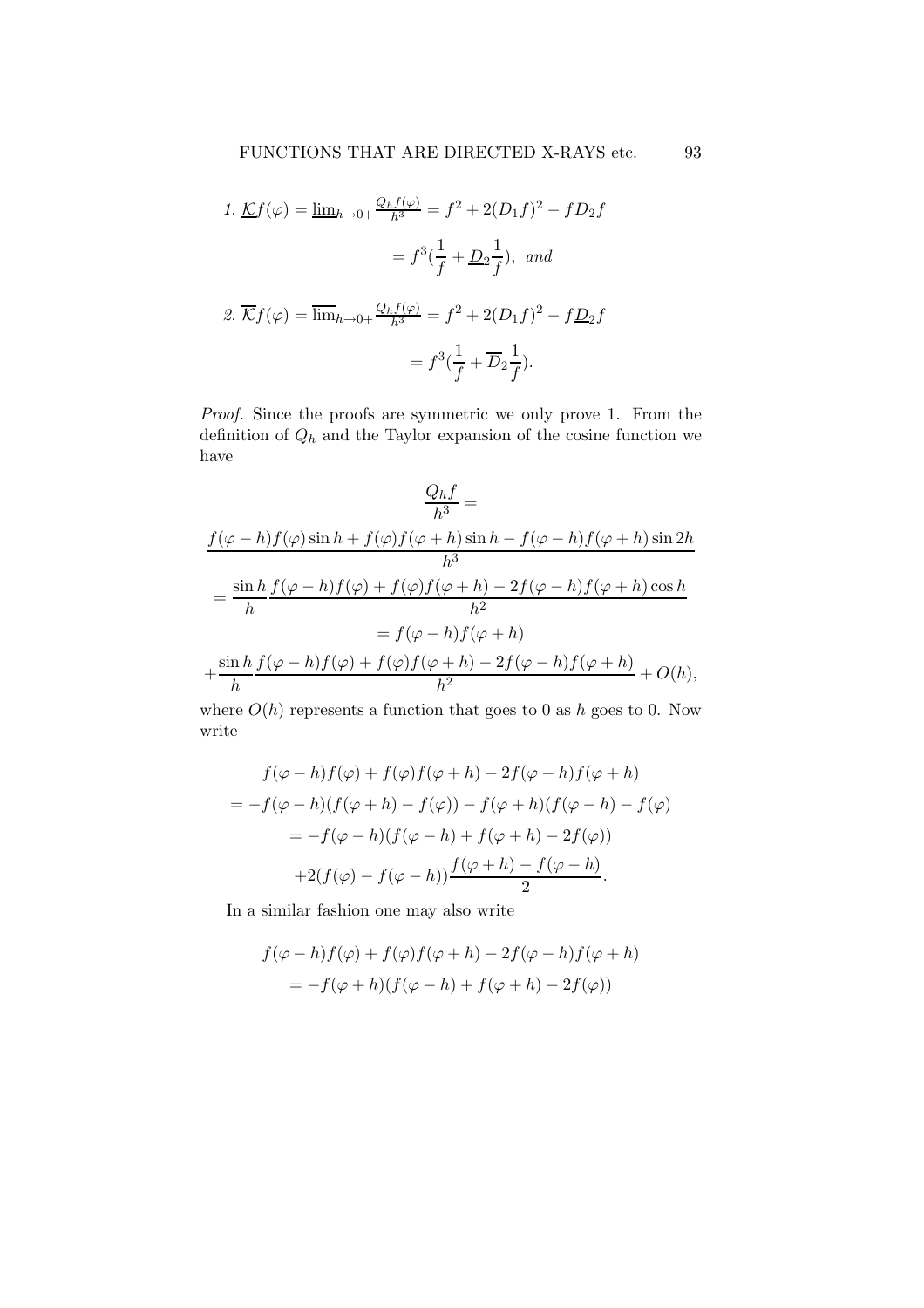#### 94 W. BLACK, J. KIMBLE, D. KOOP AND D. C. SOLMON

$$
+2(f(\varphi+h)-f(\varphi))\frac{f(\varphi+h)-f(\varphi-h)}{2}.
$$

Substituting these expressions we obtain the two formulae

$$
\frac{Q_h f}{h^3} = O(h) + f(\varphi - h)f(\varphi + h) + \frac{\sin h}{h} \times
$$

$$
\left[ -f(\varphi - h) \frac{f(\varphi - h) + f(\varphi + h) - 2f(\varphi)}{h^2} + 2 \frac{f(\varphi) - f(\varphi - h)}{h} \frac{f(\varphi + h) - f(\varphi - h)}{2h} \right]
$$

and

−

$$
\frac{Q_h f}{h^3} = O(h) + f(\varphi - h)f(\varphi + h + \frac{\sin h}{h} \times
$$

$$
\left[ -f(\varphi + h) \frac{f(\varphi - h) + f(\varphi + h) - 2f(\varphi)}{h^2} + 2\frac{f(\varphi + h) - f(\varphi)}{h} \frac{f(\varphi + h) - f(\varphi - h)}{2h} \right].
$$

Taking the average of these two expressions gives

$$
\frac{Q_h f}{h^3} = O(h) + f(\varphi - h)f(\varphi + h)
$$

$$
+ \frac{\sin h}{h} \left[ 2\left(\frac{f(\varphi + h) - f(\varphi - h)}{2h}\right)^2 \right]
$$

$$
- \frac{f(\varphi + h) + f(\varphi - h)}{2} \frac{f(\varphi - h) + f(\varphi + h) - 2f(\varphi)}{h^2} \right].
$$

Taking the lim of both sides of the above expression gives the first identity in 3.9.1. The derivation of the second is similar.  $\Box$ 

REMARK 3.10. In light of Remark 3.7, notice that if  $f$  is concave toward or away from the orgin,  $Kf = \overline{K}f = Kf$  almost everywhere. If f is concave toward the origin,  $Kf = +\infty$  at nonsmooth points, and if f is concave away from the origin  $\overline{\mathcal{K}}f = -\infty$  at nonsmooth points.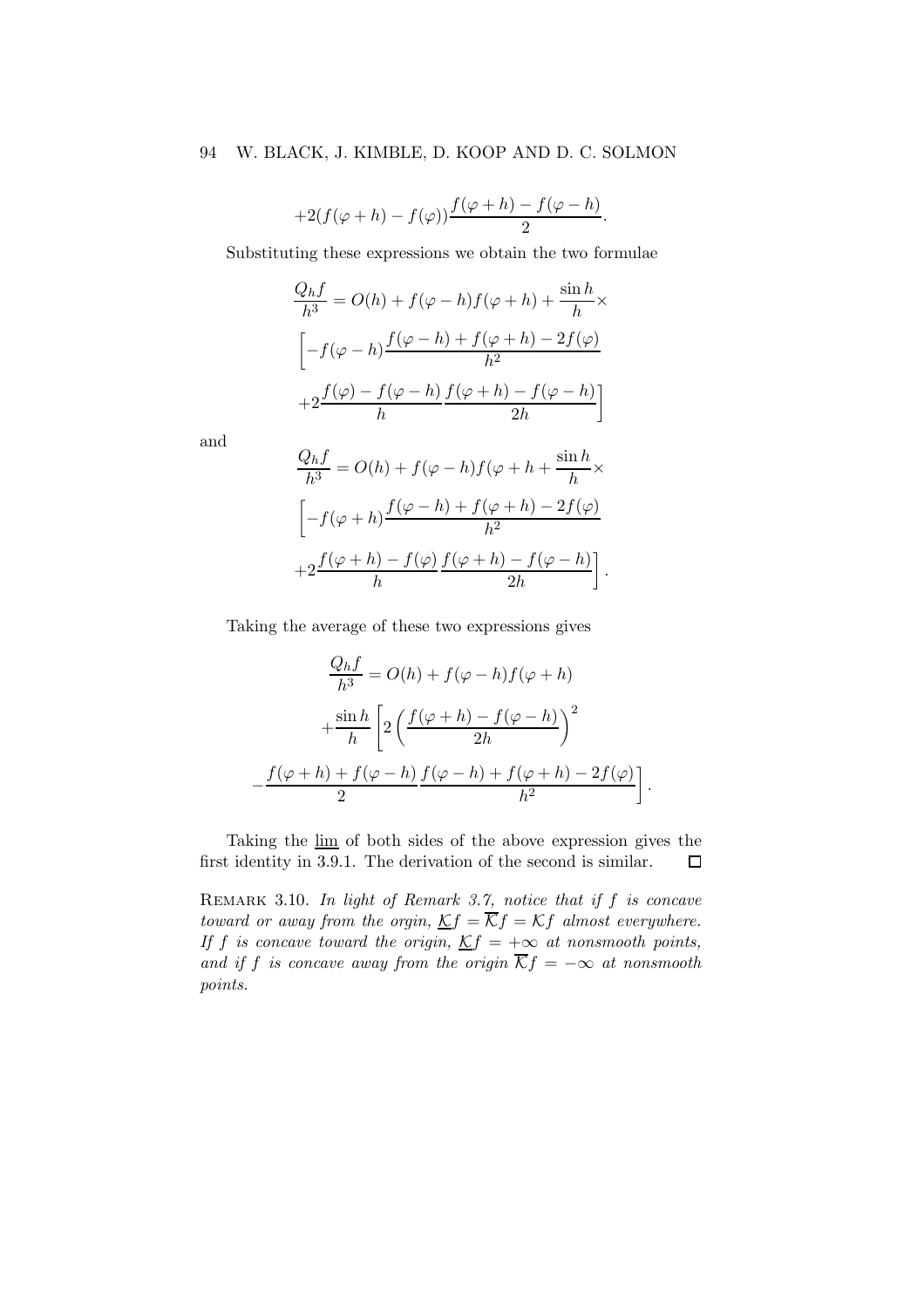The formula for the signed curvature at a point  $(r(\varphi), \varphi)$  on the graph of a  $C^2$  polar curve r is

$$
\kappa_r(\varphi) = \frac{r^2 + 2(r')^2 - rr''}{(r^2 + (r')^2)^{3/2}}.
$$

Thus  $\mathcal{K}r = \kappa_r(\varphi)(r^2 + (r')^2)^{3/2}$ . Lemma 3.8.2 can be rewritten as a relation between geometric quantities related to a convex body K and its directed X-ray. Indeed, suppose that  $K \subset \mathcal{H}$  is a convex body with near side r, far side R and directed X-ray  $X = R - r$ . Letting  $\varphi, \psi, \omega, \xi$  be as shown in Figure 1, we obtain from (1)

$$
\frac{R'}{R} - \frac{r'}{r} = \cot(\omega - \varphi) - \cot(\psi - \varphi) = \frac{\sin(\psi - \omega)}{\sin(\psi - \varphi)\sin(\omega - \varphi)}.
$$

Writing  $\mathcal{K}X = \mathcal{K}(R-r)$ , one obtains the formula

$$
\frac{X^3 \kappa_X(\varphi)}{|\sin^3(\xi - \varphi)|} = \frac{XR^2 \kappa_R(\varphi)}{|\sin^3(\omega - \varphi)|} - \frac{Xr^2 \kappa_r(\varphi)}{|\sin^3(\psi - \varphi)|} + 2rR \frac{\sin^2(\psi - \omega)}{\sin^2(\psi - \varphi)\sin^2(\omega - \varphi)}.
$$
\n(4)

The formula is rotation invariant and all terms on the right are nonnegative.  $(\kappa_r \leq 0$  since it denotes the signed curvature.) The formula also shows the special geometric relation that must hold when there is a point of zero curvatrue on the graph of  $X$ . We explore this further in the next section.

THEOREM 3.11. Let  $r$  and  $R$  be positive, continuous functions on  $(\alpha, \beta)$ . Then r is concave away from the origin (R is concave toward the origin) if and only if  $\overline{K}r \leq 0$  ( $\underline{K}R \geq 0$ ) on  $(\alpha, \beta)$ .

*Proof.* If  $r$  is concave away from the origin, then from Lemma 3.2.2,  $Q_h r \leq 0$  and from the definition of  $\overline{\mathcal{K}}, \overline{\mathcal{K}}r \leq 0$ . To prove the converse note that Lemma 3.2.2 and the definition of limit guarantees that  $r$ is concave away from the origin if  $\overline{\mathcal{K}}r < 0$  for all  $\varphi \in (\alpha, \beta)$ . Suppose then that  $\overline{\mathcal{K}}r \leq 0$ . Choose a  $C^2$  function s which is concave away from the origin on  $[\alpha, \beta]$  and satisfies  $\mathcal{K}s < b < 0$  on  $[\alpha, \beta]$ . (For example  $s = \csc(a\varphi)$  for  $a > 1$  and sufficiently close to 1 will do. See (3).) Using Lemma 3.8.1 and Lemma 3.8.5 we find that for all  $t > 0$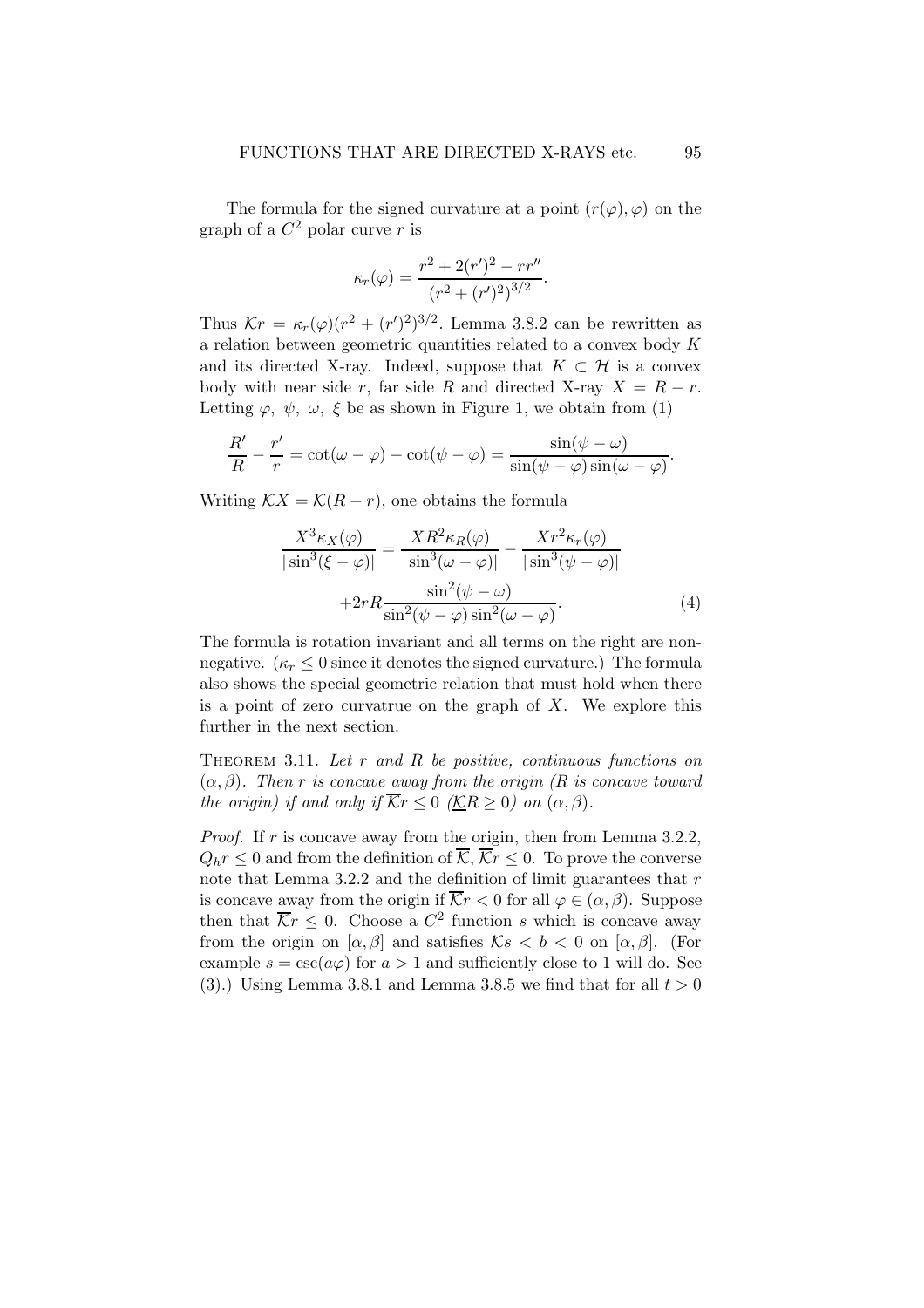$$
\overline{\mathcal{K}}(r+ts) \le t\frac{r+ts}{s}\mathcal{K}s < bt\frac{r+ts}{s} < 0.
$$

Hence  $r + ts$  is concave away from the origin for all  $t > 0$ . This implies  $Q_h(r + ts) \leq 0$  for all  $t > 0$ . If we let  $t \to 0$ , we see by continuity in t, that  $Q_h(r) \leq 0$ . Lemma 3.2.2 now shows that r is concave away from the origin.

When  $R$  is concave toward the origin the proof is similar except one applies the left hand side of Lemma 3.8.6 to  $R$ −ts with s concave away from the origin and  $R$  − ts > 0. away from the origin and  $R - ts > 0$ .

#### 4. Points of Zero Curvature

To avoid repeating the same hypotheses throughout sections 4, 5 and much of section 6, until further notice we assume that  $K \subset \mathcal{H}$ is a convex body with near side  $r$ , far side  $R$  and directed X-ray  $X = R - r$ . We turn our attention to points of zero curvature on the graph of X, roughly points where  $\mathcal{K}X = 0$ . The special roll played by these points is developed in the following theorem.

THEOREM 4.1.

- 1. If  $\alpha < \varphi_0 < \beta$  and  $\mathcal{K}X(\varphi_0) = 0$ , then  $\mathcal{K}R(\varphi_0) = 0$ ,  $\overline{\mathcal{K}}r(\varphi_0) = 0$ and the tangent lines to the graphs of r, R and X at  $\varphi_0$  are parallel.
- 2. If  $\alpha \leq \varphi_0 < \beta$  and  $\underline{\lim}_{\eta \to \varphi_0 +} \underline{\mathcal{K}}X(\eta) = 0$ , then  $\underline{\lim}_{\eta \to \varphi_0 +} \underline{\mathcal{K}}R(\eta)$  $= 0, \overline{\lim}_{\eta \to \varphi_0+} \overline{\mathcal{K}}r(\eta) = 0$  and the left hand tangent lines to the graphs of r, R and X at  $\varphi_0$  are parallel.
- 3. If  $\alpha < \varphi_0 \leq \beta$  and  $\underline{\lim}_{\eta \to \varphi_0 -} \underline{\mathcal{K}}X(\eta) = 0$ , then  $\underline{\lim}_{\eta \to \varphi_0 -} \underline{\mathcal{K}}R(\eta)$  $= 0$ ,  $\overline{\lim}_{n\to\infty} \overline{\mathcal{K}}(r(n)) = 0$  and the right hand tangent lines to the graphs of r, R and X at  $\varphi_0$  are parallel.

*Proof.* Suppose that  $\mathcal{K}X(\varphi_0) = 0$ . Since  $\mathcal{K}X = +\infty$  at nonsmooth points of  $X$ , Lemma 3.8.4 shows that the graphs of  $r, R$  and  $X$  are smooth at  $\varphi_0$ , that is each has a unique tangent line. Writing  $X =$  $R - r$  and applying Lemma 3.8.4 gives at the point  $\varphi_0$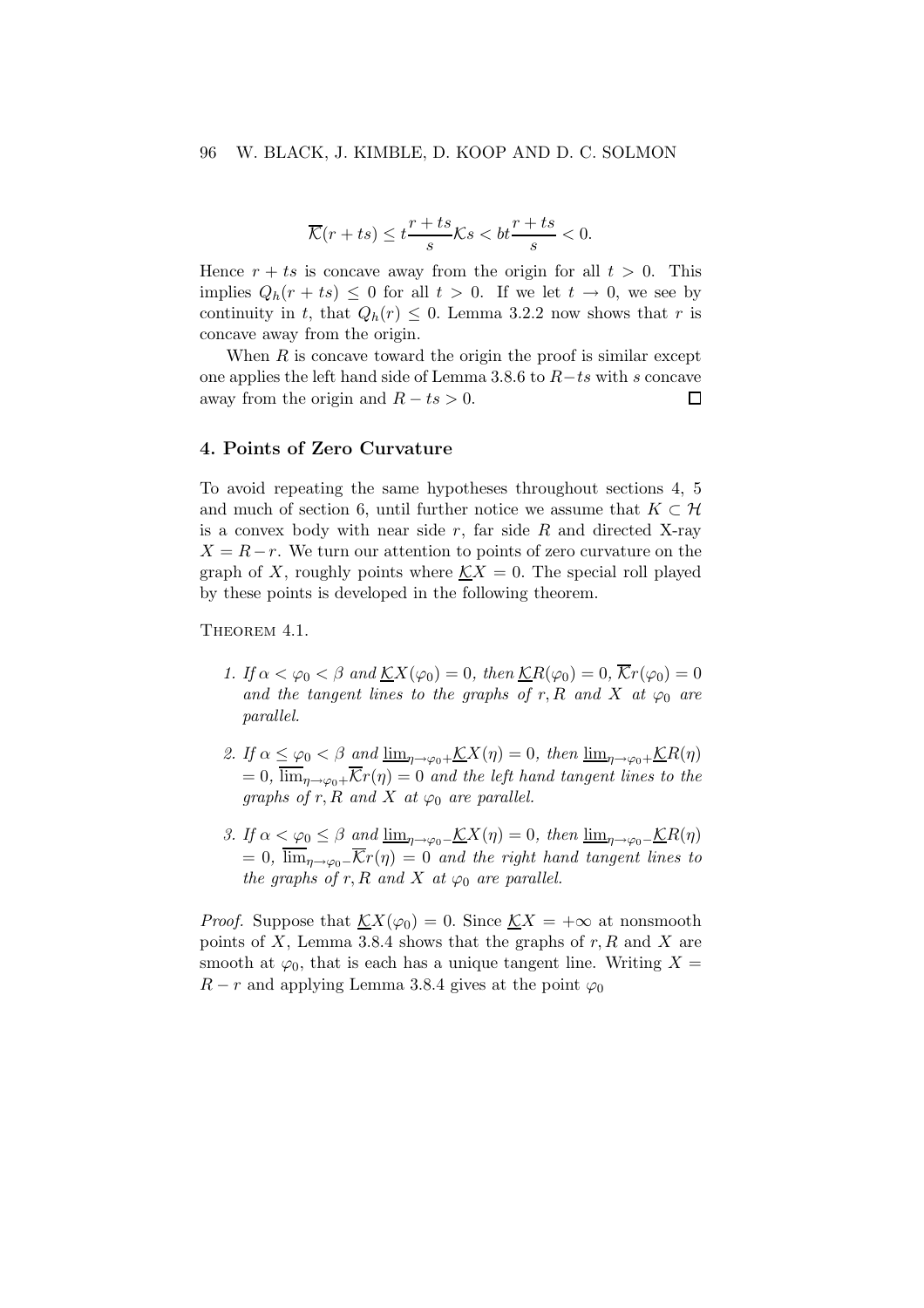$$
0 \ge \frac{X}{R}\underline{\mathcal{K}}R - \frac{X}{r}\overline{\mathcal{K}}r + 2rR\left[\frac{R'}{R} - \frac{r'}{r}\right]^2.
$$

Since all terms on the right hand side are nonnegative, all must vanish. Recall  $\psi = \psi(\varphi)$  and  $\omega = \omega(\varphi)$  are the angles of inclination of the tangent lines to the graphs of r, R along the ray  $\varphi$ . We have as computed in (4)

$$
\frac{R'}{R} - \frac{r'}{r} = \frac{\sin(\psi - \omega)}{\sin(\omega - \varphi)\sin(\psi - \varphi)}.
$$

The vanishing of this expression at  $\varphi_0$  implies the tangent lines are parallel. This proves the first statement in the theorem.

The proofs of the second and third statements are similar, but with a few subtleties. Consider the second statement. Applying lim in Lemma 3.8.6 gives

$$
\underline{\lim}_{\eta \to \varphi_0+} \left[ \frac{D_1 R(\eta)}{R(\eta)} - \frac{D_1 r(\eta)}{r(\eta)} \right]^2 = 0,
$$

and  $\underline{\lim}_{\eta\to\varphi_0+}\underline{\mathcal{K}}R(\eta)=0$ ,  $\overline{\lim}_{\eta\to\varphi_0+}\overline{\mathcal{K}}r(\eta)=0$  provided  $X(\alpha)\neq 0$  in the case  $\varphi_0 = \alpha$ . But  $D_1 R(\eta) = \frac{R'_+(\eta) + R'_-(\eta)}{2} \rightarrow R'_+(\varphi_0)$  as  $\eta \rightarrow \varphi_0 +$ by Lemma 2.1.2 and 2.1.3. Similarly,  $\tilde{D}_1 r(\eta) \to r'_+(\varphi_0)$  as  $\eta \to \varphi_0 +$ . In any case the left hand tangent lines to the graphs of  $r, R, X$  are parallel at  $\varphi_0$ . This is clearly impossible at  $\alpha$  if  $X(\alpha) = 0$ .  $\Box$ 

DEFINITION 4.2.

- 1. If  $\mathcal{K}f(\varphi) = 0$ , then  $(f(\varphi), \varphi)$  is called a smooth point of lower curvature zero.
- 2. If  $\underline{\lim}_{\eta\to\varphi+\mathcal{K}}f(\eta)=0$ , then  $(f(\varphi),\varphi)$  is called a point of lower left curvature zero.
- 3. If  $\underline{\lim}_{\eta \to \varphi^-} \mathcal{K}f(\eta) = 0$ , then  $(f(\varphi), \varphi)$  is called a point of lower right curvature zero.

We call a point that satisfies any of the above conditions a point of lower curvature zero and define

 $Z = Z(f) = {\varphi \in [\alpha, \beta] : (f(\varphi), \varphi)$  is a point of lower curvature  $\theta$ .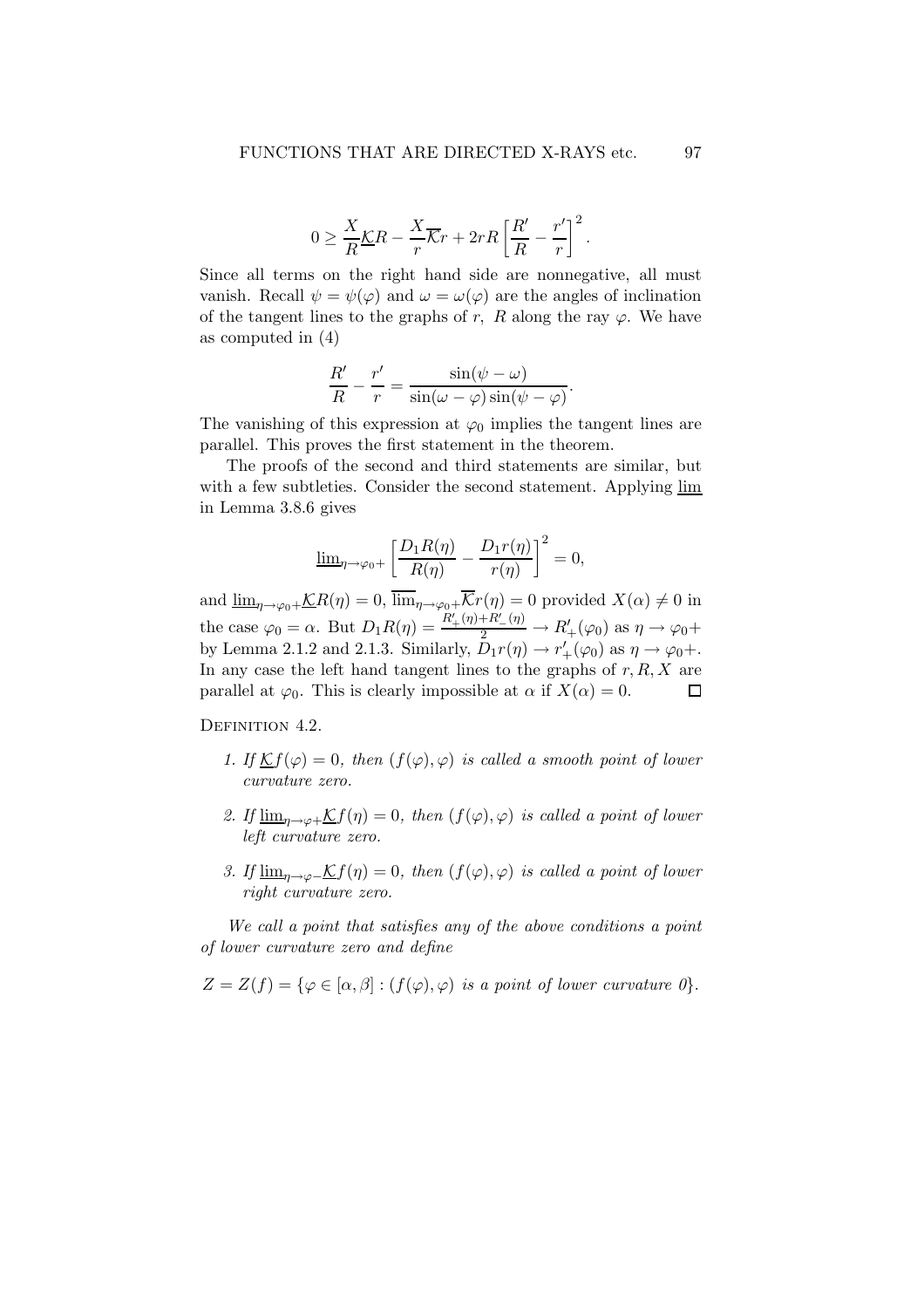

Figure 2: Two functions concave toward the origin which are not directed X-rays of a convex body in  $H$ .

Points of upper curvature zero are defined in an analogous way using the operator  $\overline{\mathcal{K}}$ .

A wedge is a quadralateral (or triangle) with vertices on rays  $\varphi = \gamma$  and  $\varphi = \delta$ , where  $0 < \delta - \gamma < \pi$ . A parallel wedge is a trapezoid. If A is a set of angles, we let  $C(A)$  be the cone  $\{(r,\varphi): r \geq 0, \varphi \in A\}.$ The next result details the structure of convex bodies whose directed X-rays have points of lower curvature zero on their graphs.

THEOREM 4.3. If  $Z \neq \emptyset$ , then  $Z = [\gamma, \delta]$  is a closed interval (possibly a single point). If  $\varphi$  is an interior point of Z, then  $(X(\varphi), \varphi)$  is a smooth point. If  $(X(\gamma), \gamma)$  is not a smooth point, then it is a point of lower left curvature zero, but not a point of lower right curvature zero. If  $(X(\delta), \delta)$  is not a smooth point, then it is a point of lower right curvature zero, but not a point of lower left curvature zero. In particular if Z has nonempty interior, then  $\{(X(\varphi), \varphi) : \varphi \in Z\}$  is a (nontrivial) line segment and  $K \cap C(Z)$  is a parallel wedge.

*Proof.* First we show that Z is connected. Let  $W = \{ \varphi : \underline{K}X(\varphi) =$ 0}. Suppose that  $W \neq \emptyset$  and  $\varphi_1, \varphi_2 \in W$ . By Theorem 4.1.1 the tangent lines to the graphs of r and R at  $(r(\varphi_1), \varphi_1)$  and  $(R(\varphi_1), \varphi_1)$ must be parallel. The same holds for the tangent lines to the graph of r, R along the ray  $\varphi_2$ . Since r, R are the near and far side of a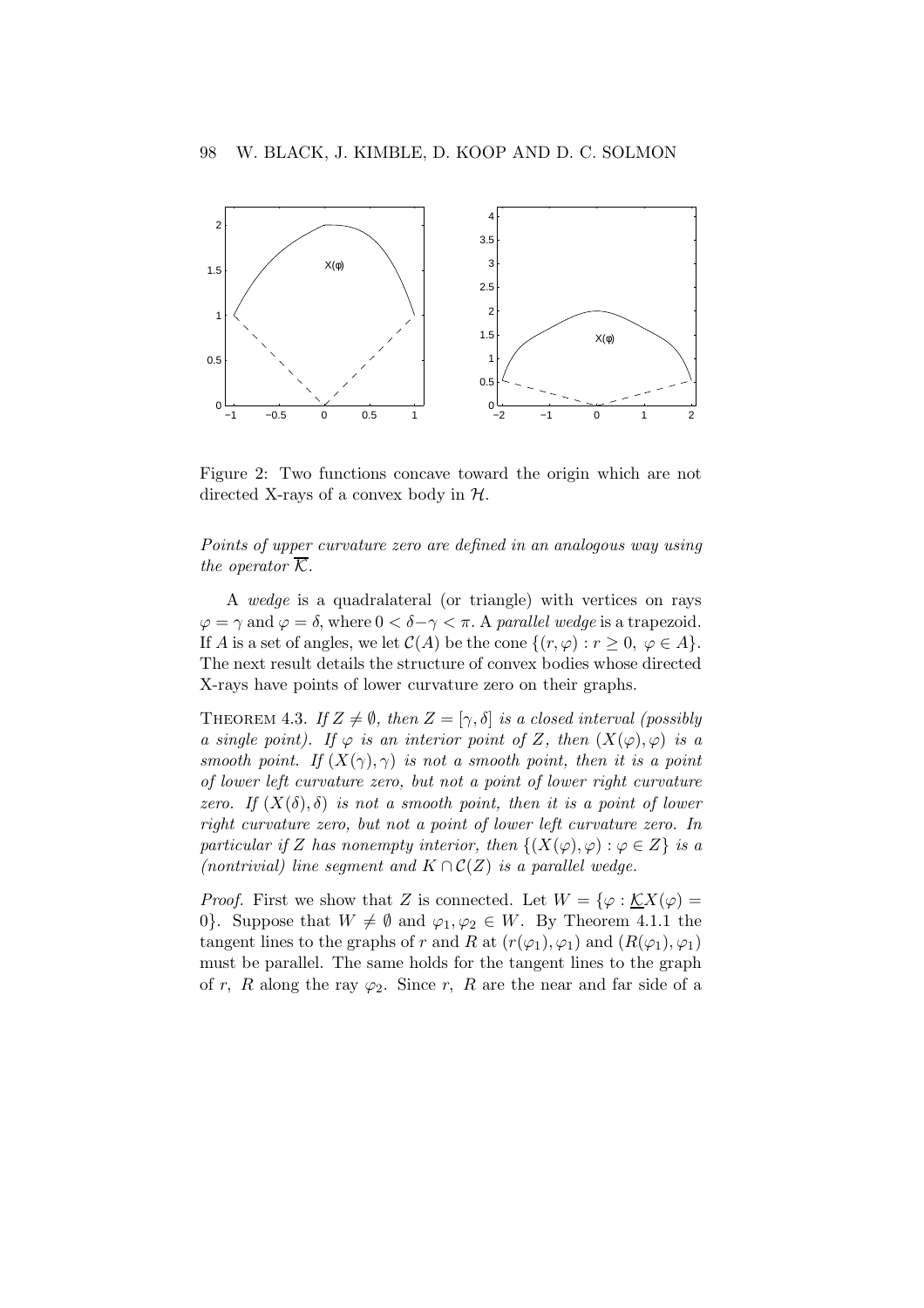convex body, simple geometric considerations show this is impossible unless the tangent lines at  $(r(\varphi_1), \varphi_1)$  and  $(r(\varphi_2), \varphi_2)$  are coincident. Similarly with the two tangent lines to the graphs of  $R$  and  $X$  at their intersections with the rays  $\varphi = \varphi_1$  and  $\varphi = \varphi_2$ . Thus  $\{(X(\varphi), \varphi) :$  $\varphi \in [\varphi_1, \varphi_2]$  is a line segment. Hence W is an interval. Let  $\gamma =$ inf W. Suppose that  $\gamma \notin W$ . From Definition 4.1.2  $(X(\gamma)!, \gamma)$  is a point of lower left curvature zero. Moreover, Lemma 2.1 gives that  $X'(\varphi) \to X'_{+}(\gamma)$  as  $\varphi \to \gamma +$ , so the left hand tangent line at  $(X(\gamma),\gamma)$  is coincident with the common tangent line to points in W. The same argument concerning parallel tangent lines shows that a nonsmooth point cannot be both a point of lower left and lower right curvature zero. In a similar way, we define  $\delta = \sup W$ . The same argument applies to  $\delta$ . Thus  $Z \supset [\gamma, \delta]$ . But the parallel tangent argument now shows that  $Z = [\gamma, \delta].$ 

We have shown that  $\{(X(\varphi), \varphi) : \varphi \in Z\}$  is a line segment. Theorem 4.1 now gives that the sets  $\{(R(\varphi), \varphi) : \varphi \in Z\}$  and  $\{(r(\varphi), \varphi) : \varphi \in Z\}$  are also line segemts that are parallel to this one. Hence  $K \cap C(Z)$  is a parallel wedge. one. Hence  $K \cap C(Z)$  is a parallel wedge.

From Theorem 4.3 the set of points of zero curvature on the graph of the directed X-ray data must have a specific structure. Figure 2 gives two examples where this structure is not present, and hence these functions are not directed X-rays. In rectangular coordinates the function on the left is the graph of  $y = 2 - x^3$ ,  $0 \le x \le 1$ and  $y = (4 + x + x^3)/2$ ,  $-1 \le x \le 0$ . The point  $(0, 2)$  on the graph is a nonsmooth point of zero left and right curvature. Again in rectangular coordinates, on the right in Figure 2 is the graph of  $y = 2 - x^6/30 + x^4/6 - x^2/2$ ,  $-2 \le x \le 2$ . It is easy to check that the only points of zero curvature are  $(1, 49/30)$  and  $(-1, 49/30)$ . Theorem 4.2 shows that neither function can be the directed X-ray of a convex body  $K \subset \mathcal{H}$ .

## 5. Convex Bodies with a Common Directed X-ray

In this section we use the results of the previous sections to construct convex bodies with a common directed X-ray. Geometric and topological properties of the family of all convex bodies with a common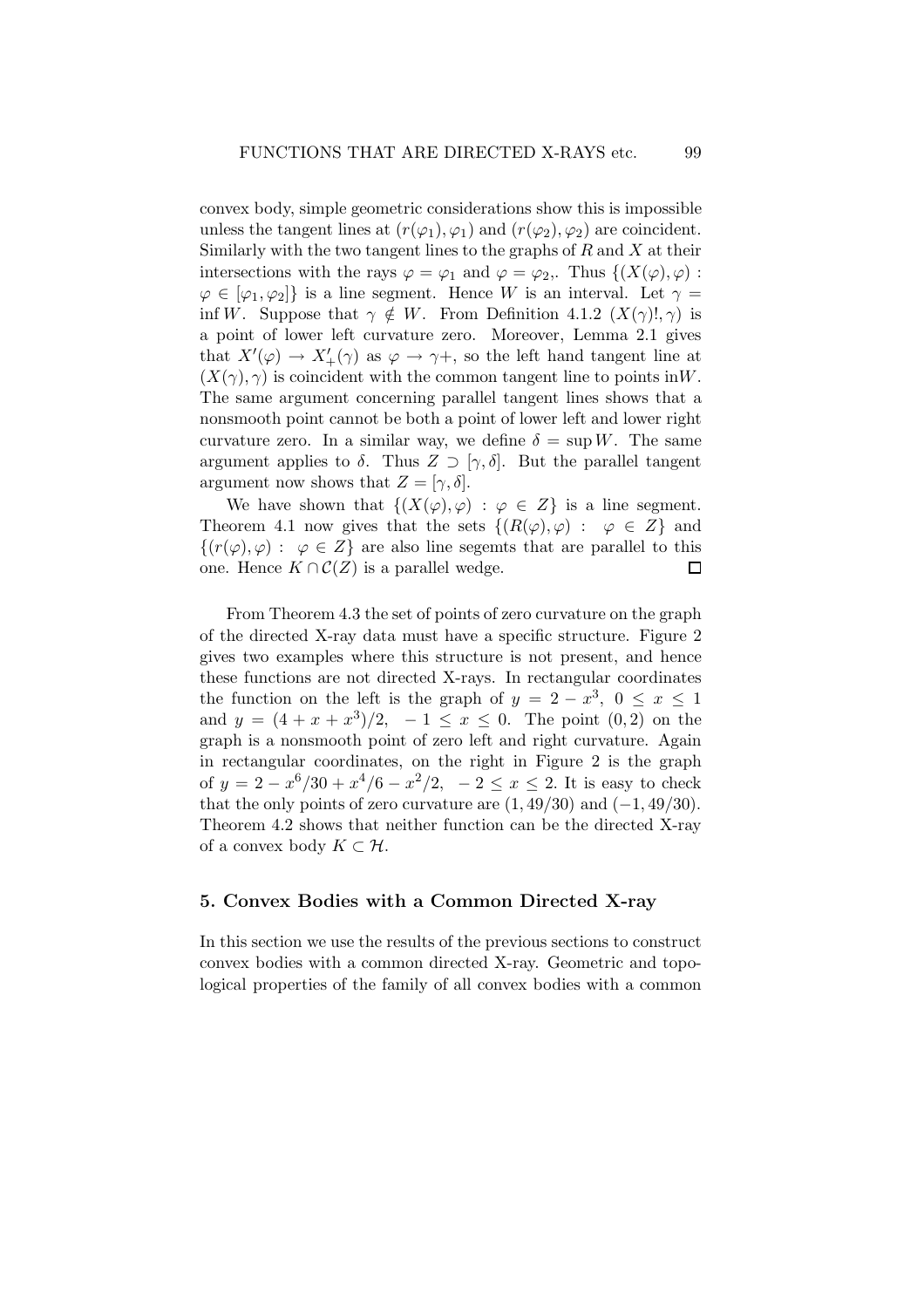directed X-ray are explored in [2, 3]. We will use the quadratic form Q. In a manner similar to the proof of Lemma 3.2.5 one can derive

$$
Q(r+s) = \frac{(r_1 + s_1)\sin(\varphi_2 - \varphi_1) + (r_3 + s_3)\sin(\varphi_3 - \varphi_2)}{r_1\sin(\varphi_2 - \varphi_1) + r_3\sin(\varphi_3 - \varphi_2)}Q(r) + \frac{(r_1 + s_1)\sin(\varphi_2 - \varphi_1) + (r_3 + s_3)\sin(\varphi_3 - \varphi_2)}{s_1\sin(\varphi_2 - \varphi_1) + s_3\sin(\varphi_3 - \varphi_2)}Q(s) - (5) \frac{\sin(\varphi_2 - \varphi_1)\sin(\varphi_3 - \varphi_2)\sin(\varphi_3 - \varphi_1)[r_1s_3 - r_3s_1]^2}{d(\varphi_1, \varphi_2, \varphi_3)}, \text{ where}
$$

 $d(\varphi_1, \varphi_2, \varphi_3) = (r_1 \sin(\varphi_2 - \varphi_1) + r_3 \sin(\varphi_3 - \varphi_2))(s_1 \sin(\varphi_2 - \varphi_1) +$  $s_3 \sin(\varphi_3 - \varphi_2)$ ).

THEOREM 5.1. For  $t \geq 0$ , let  $K_t$  be the body with near side tr and far side  $tr + X$ .

- 1. There exist  $t^* \geq 1$  such that  $K_t$  is convex body for  $0 \leq t \leq t^*$ .
- 2. If K is a wedge but not a parallel wedge, then  $t^* = 1$ .
- 3.  $K_t$  is convex for all  $t \geq 0$  if and only if r is a line segment and  $Q(X) \leq Q(R)$  for all  $\varphi_1 \leq \varphi_2 \leq \varphi_3$ .

*Proof.* The bodies  $K_t$  clearly have directed X-ray X. Only the convexity is in question. Since  $Q(tr) = t^2 Q(r) \leq 0$ , tr is concave away from the origin. It remains to look at the far side. From (5),  $q(t) = Q(tr+X)$  is quadratic in t and the coefficient of  $t^2$  is  $Q(r) \leq 0$ . If  $Q(r) < 0$ , the graph of q is a parabola opening downwards. If  $Q(r) = 0$ , the graph is a straight line. Since  $q(0) = Q(X) \geq 0$  and  $q(1) = Q(r+X) \geq 0$ , in either case  $q(t) \geq 0$  for  $0 \leq t \leq 1$ . Let  $t^* = \sup\{t : Q(tr + X) \geq 0$  for all ordered triples  $\varphi_1, \varphi_2, \varphi_3\}$ . Then  $t^*$  ≥ 1 and by continuity the body with near side  $t^*r$  and far side  $X + t^*r$  is convex.

If K is a wedge but not a parallel wedge, the graph of  $q$  is a line with  $q(0) = Q(X) > 0$  and  $q(1) = Q(R) = 0$ . The line has negative slope and hence  $q(t) < 0$ , when  $t > 1$ .

Recall that when  $Q(r) < 0$ , the graph of  $q(t)$  is a parabola opening downward. Hence  $q(t) < 0$  for t sufficiently large. Thus in order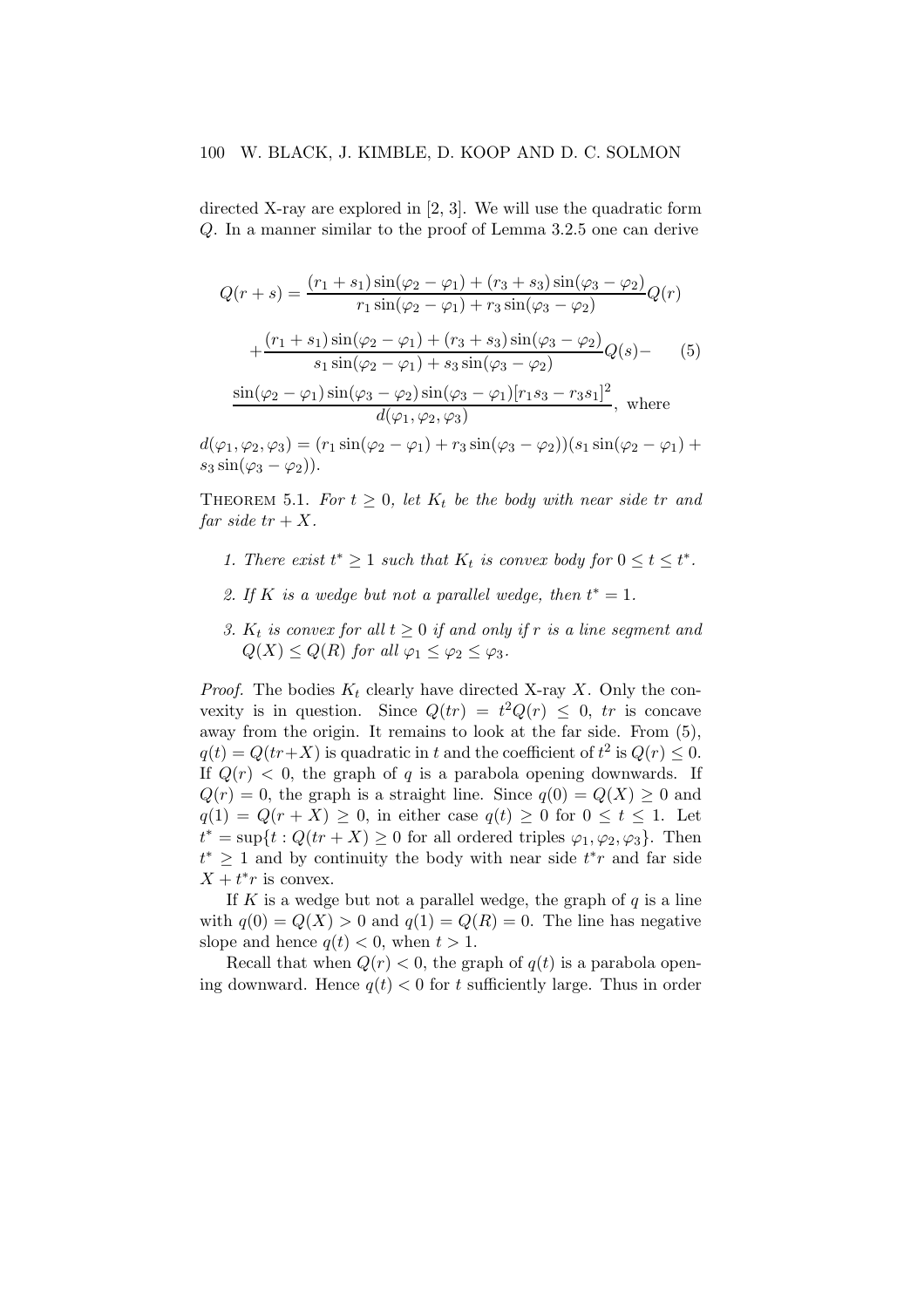that  $K_t$  be convex for all  $t \geq 0$ , we must have  $Q(r) = 0$ , that is the near side must be a line segment. In this case  $q(t)$  is linear with  $q(0) = Q(X) \ge 0$  and  $q(1) = Q(R) \ge 0$ . So,  $K_t$  will be convex for all  $t > 0$  if and only if  $Q(X) \le Q(R)$ .  $t \geq 0$  if and only if  $Q(X) \leq Q(R)$ .

REMARK 5.2. To get an idea of the geometry of the body corresponding to  $t = t^*$ , replace the quadratic form Q by  $\underline{\mathcal{K}}$ . From continuity in t it follows that either  $\underline{\mathcal{K}}(X + t^*r)(\varphi_0) = 0$  for some  $\varphi_0$  (in which case  $K_{t^*}$  has a point of zero curvature on the far side boundary along that ray), or  $X + tr$  is not concave toward the origin at a supporting ray when  $t > t^*$ .

Next we consider convex bodies obtained from  $K$  by dilating the far side.

THEOREM 5.3. For  $t \geq 1$  let  $K^t$  be the body with far side tR and near side  $tR - X$ .

- 1.  $K^t$  is a convex body for all  $t \geq 1$  if and only if  $Q(R) = 0$ , that is R is a line segment.
- 2. Otherwise there exists  $t^* \geq 1$  such that  $K^t$  is a convex body for all  $1 \leq t \leq t^*$ .

Proof. The proof is almost identical to that of Theorem 5.1. This time we need to determine values of t for which  $Q(tR-X) \leq 0$ . Now  $q(t) = Q(tR-X)$  is quadratic in t with leading coefficient  $Q(R) \geq 0$ . If  $Q(R) > 0$  for some triple of angles, then  $q(t) > 0$  for the same triple when t is sufficiently large. Thus the condition  $Q(R) = 0$  is necessary. On the other hand if  $Q(R) = 0$ , then  $q(t)$  is linear with  $q(1) = Q(r) \le 0$  and  $q(0) = Q(-X) = Q(X) \ge 0$ . Consequently  $q(t) < 0, t > 1$ .  $q(t) \leq 0, t \geq 1.$ 

The same reasoning as in Remark 5.2 shows that the body  $K^{t^*}$ either has a point of zero upper curvature on the near side boundary, or concavity away from the origin will be lost at a supporting ray for  $t > t^*$ .

REMARK 5.4. Suppose  $K$  is not a parallel wedge. Combining the constructions in Theorems 5.1 and 5.3 we may construct a two parameter family of convex bodies with the same directed X-ray as K.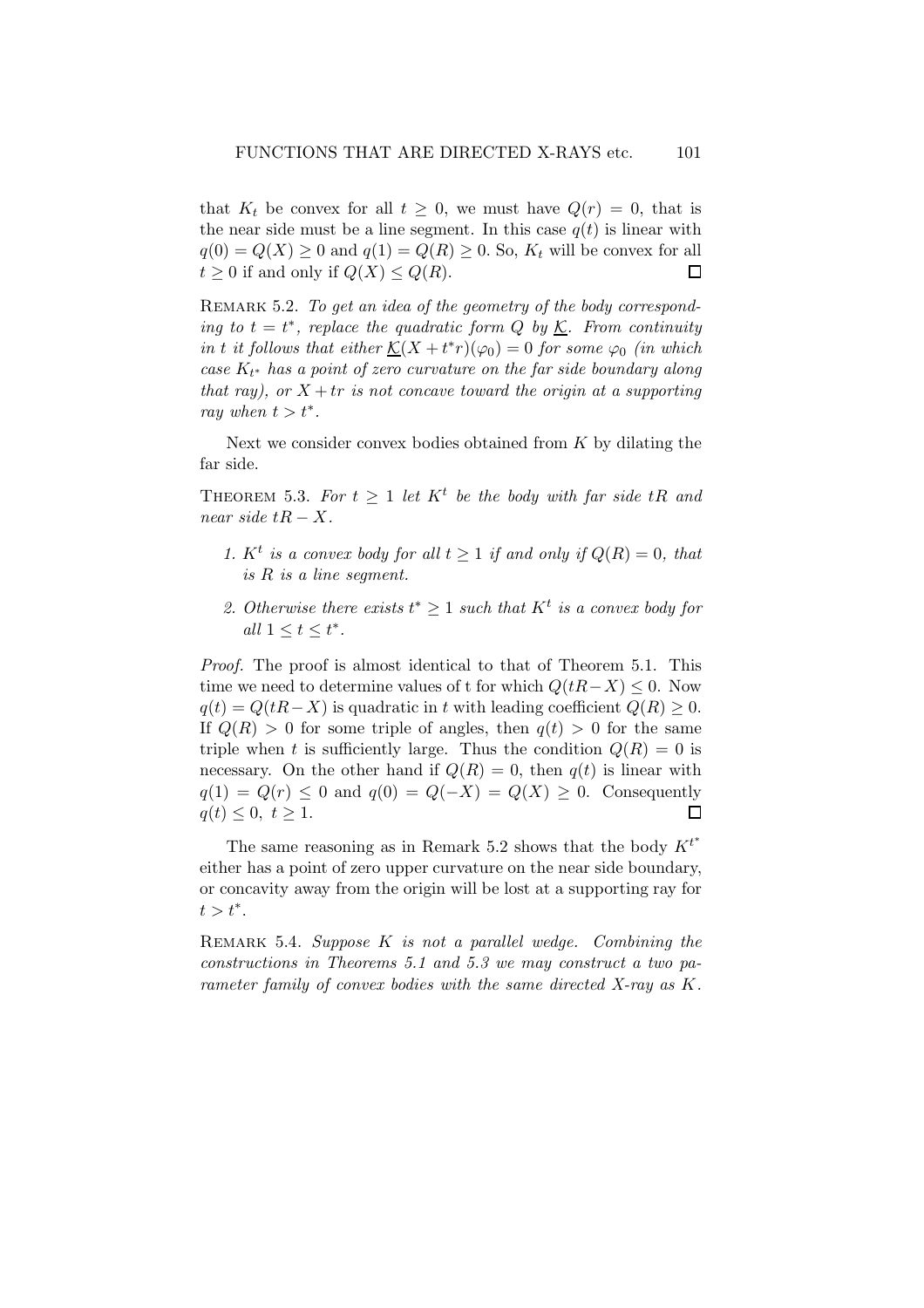

Figure 3: K, disc with center  $(0, 4)$ , radius 1.5, directed X-ray X. Body  $K_2$  of Theorem 5.1 and body  $K(1.2, 2.5)$  of Remark 5.4.

Explicitly, we first form the bodies with near side  $sR - X$  and far side  $sR$ , and then for each real number  $s$  form the body with near side  $t(sR - X)$  and far side  $t(sR - X) + X$ . This leads to a two parameter family of bodies  $K(s,t)$  with near side  $t(s-1)R + tr$  and far side  $(t(s-1)+1)R+(t-1)r$ . See Figure 3. It is not hard to see that for most convex bodies K the family of convex bodies with the same directed X-ray as K is infinite dimensional  $[2]$ . One exception  $occurs when K is a parallel wedge.$ 

Figure 3 contains graphs of a convex body  $K$ , the convex body  $K_2$  of Theorem 5.2 and the convex body  $K(1.2, 2.5)$  of the previous remark. The latter body has a point of zero curvature on the near side at (0, 9).

## 6. Functions that are directed X-rays -  $\inf\mathcal{K}X > 0$

In this section we give necessary and sufficient conditions that a function X be the directed X-ray of a convex body  $K \subset \mathcal{H}$ . Corollary 3.4 (Longinetti's Theorem [10]) states that the graph of X must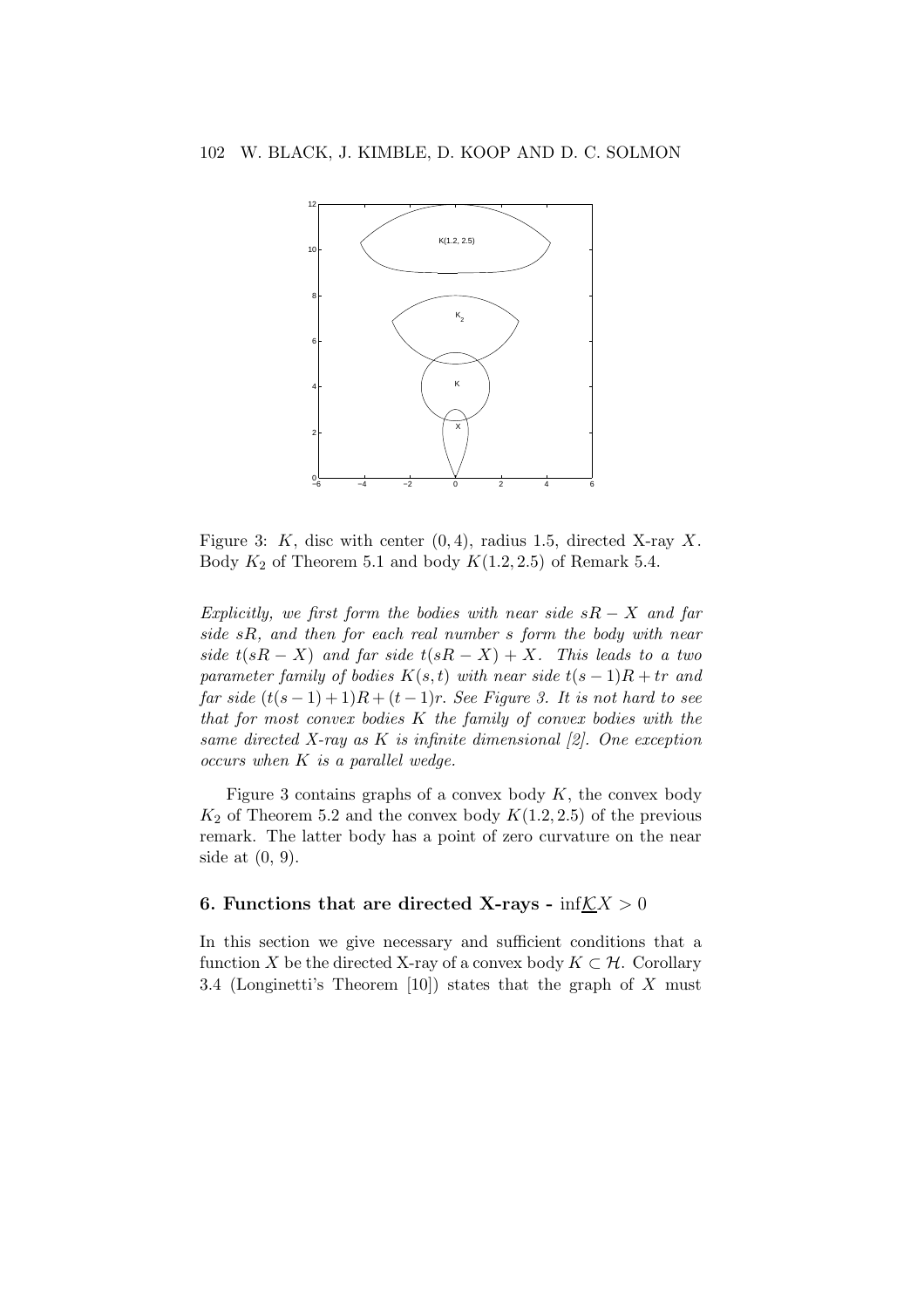be concave toward the origin. This is not sufficient in general. In addition to the concavity condition, in most situations  $X$  must satisfy certain estimates near the supporting rays and near points of lower curvature zero. First some preliminary results on the behavior of the directed X-ray of a convex body near the supporting rays. We continue to use  $K, r, R, X$  according to the conventions of the last two sections. Recall that  $\varphi = \alpha$  and  $\varphi = \beta$  are the supporting rays.

LEMMA 6.1. If  $X(\alpha) = 0$ , then for  $\varphi > \alpha$  and sufficiently close to  $\alpha$  $X'_{+}(\varphi) \geq X'_{+}(\alpha)/2 > 0$ . Similarly, if  $X(\beta) = 0$ , then for  $\varphi < \beta$  and sufficiently close to  $\beta$   $X'_{-}(\varphi) \leq X'_{-}(\beta)/2 < 0$ .

*Proof.* We only treat the supporting ray  $\varphi = \alpha$ , the case  $\varphi = \beta$ being almost identical. By Lemma 2.1.3  $X'_{+}(\varphi) \to X'_{+}(\alpha)$  as  $\varphi \to$  $\alpha_+$ . Hence we need only show that  $X'_{+}(\alpha) > 0$ . Since  $X(\alpha) = 0$ and  $X > 0$  on  $(\alpha, \beta)$  it is clear that  $X'_{+}(\alpha) \geq 0$ . If  $X'_{+}(\alpha) = 0$ , then Lemma 2.1.5 ensures that  $R'_{+}(\alpha)$  and  $r'_{+}(\alpha)$  are finite. Since  $X(\alpha) = 0$ ,  $R(\alpha) = r(\alpha)$ . From (1)

$$
\cot(\omega - \alpha) = \frac{R'(\alpha +)}{R(\alpha)} = \frac{r'(\alpha +)}{r(\alpha)} = \cot(\psi - \alpha),
$$

where  $\omega$ ,  $\psi$  are the angles of inclination of the tangent lines to the graphs or  $R, r$  respectively at  $\alpha$ . But this implies that the two tangent lines are coincident and hence that  $K$  has a smooth point there. Finally Lemma 2.1.5 gives that  $R'_{+}(\alpha) = +\infty$  and  $r'(\alpha) = -\infty$ which is a contradiction. Hence  $X'_{+}(\alpha) > 0$ .

Lemma 6.2.

1. 
$$
\underline{K}X \ge \frac{2rX^2}{R} \left[ \frac{D_1X}{X} - \frac{D_1r}{r} \right]^2 \ge \frac{2r}{R}(D_1X)^2 - \frac{4X}{R}D_1rD_1X.
$$
  
2.  $\overline{D}_2X \le X + \frac{2}{R}(D_1X)^2 + \frac{4}{R}D_1rD_1X.$ 

*Proof.* From Lemma 3.8.4 and the fact that  $X = R - r$  we have

$$
\underline{K}X \ge 2rR \left[ \frac{D_1R}{R} - \frac{D_1r}{r} \right]^2 = 2rR \left[ \frac{D_1r + D_1X}{r + X} - \frac{D_1r}{r} \right]^2
$$

$$
= 2rR \left[ \frac{rD_1X - XD_1r}{r(r + X)} \right]^2 = \frac{2rX^2}{R} \left[ \frac{D_1X}{X} - \frac{D_1r}{r} \right]^2.
$$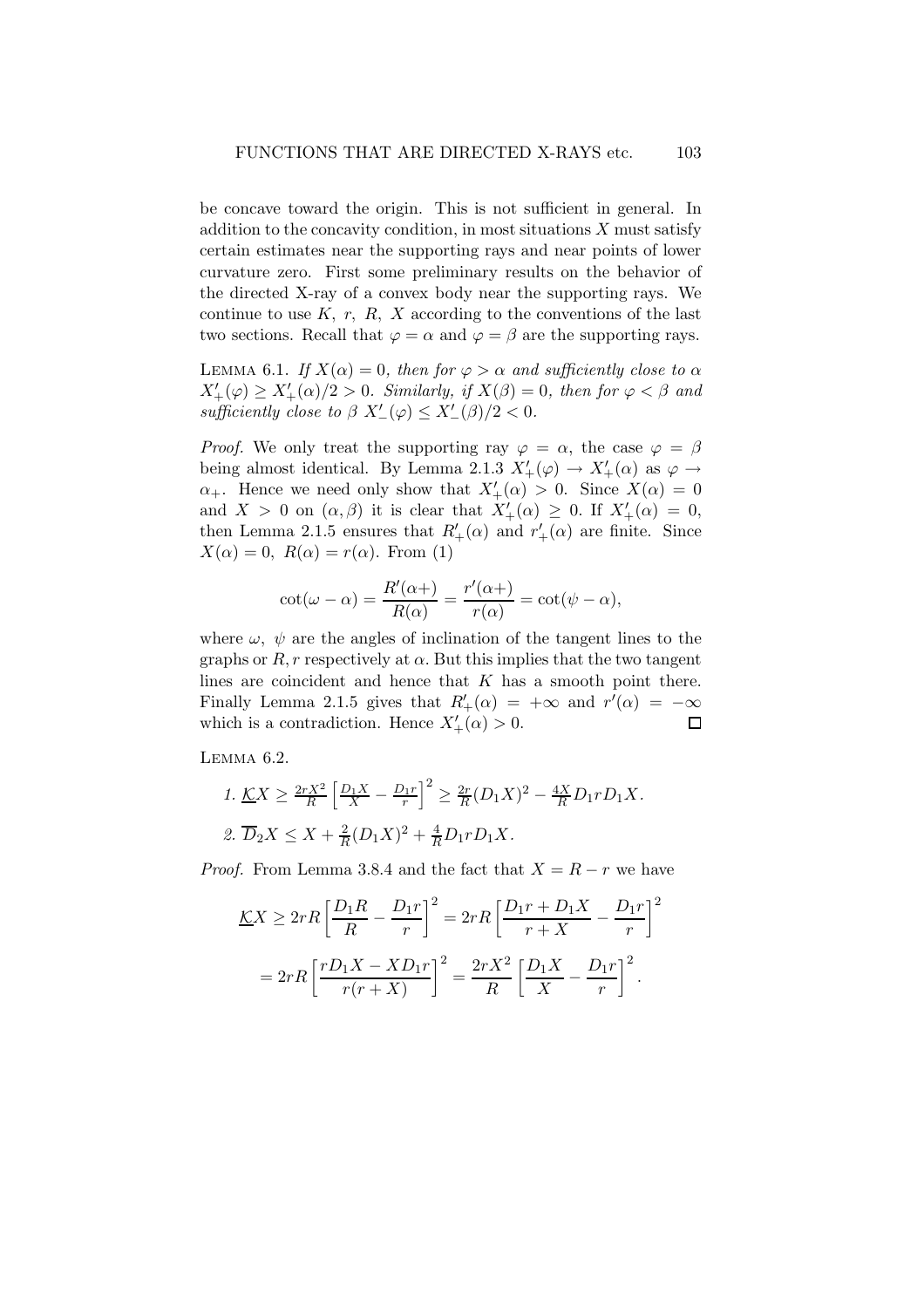#### 104 W. BLACK, J. KIMBLE, D. KOOP AND D. C. SOLMON

This proves the first part of Lemma 6.2.1. The second follows from basic algebra and the trivial inequality  $(a - b)^2 \ge a^2 - 2ab$ .

To obtain the estimate in the second part, note that from the first part

$$
X^{2} - X\overline{D}_{2}X = \underline{K}X - 2(D_{1}X)^{2} \ge \frac{2(r - R)}{R}(D_{1}X)^{2} - 4\frac{XD_{1}rD_{1}X}{R}
$$

$$
= -\frac{2X}{R}(D_{1}X)^{2} - 4\frac{XD_{1}rD_{1}X}{R}.
$$

Dividing by  $X$  gives

$$
X - \overline{D}_2 X \ge -\frac{2(D_1 X)^2}{R} - 4\frac{D_1 r D_1 X}{R}.
$$

This inequality is clearly equivalent to 6.2.2.

The following consequence of Lemma 6.2 gives the a priori estimates for  $\underline{K}X$  and  $\overline{D}_2X$  near the supporting rays.

LEMMA 6.3. Suppose that  $\frac{X'_{+}(\alpha)}{X(\alpha)}$  $\frac{X'_{+}(\alpha)}{X(\alpha)}$  (or  $\frac{X'_{-}(\beta)}{X(\beta)}$  $\frac{X_-(\beta)}{X(\beta)}$  is infinite. Then there exist constants  $C_1, C_2 > 0$  such that for all  $\varphi$  sufficiently close to  $\alpha$ (or sufficiently close to  $\beta$ )

- 1.  $\underline{K}X \ge C_1(D_1X)^2 > 0;$
- 2.  $\overline{D}_2 X \leq C_2 (D_1 X)^2$ .

*Proof.* Suppose that  $\frac{X'_{+}(\alpha)}{X(\alpha)}$  $\frac{X_{+}^{(1)}(x)}{X_{\alpha}}$  is infinite. There are two cases to consider: (1) when  $X(\alpha) = 0$ , and (2) when  $X(\alpha) > 0$  and  $X'_{+}(\alpha) =$  $+\infty$ . Let's consider the second case first. Lemma 6.2.1 gives that

$$
\underline{K}X \ge \frac{2r(D_1X)^2}{R} - \frac{4XD_1rD_1X}{R}
$$

.

If  $r'_{+}(\alpha) = -\infty$ , then the second term can be discarded since it will be positive for  $\varphi$  sufficiently close to  $\alpha$ . Otherwise, Lemma 2.1.5 ensures that  $D_1r$  is bounded near  $\alpha$  and for  $\varphi$  sufficiently close to  $\alpha$ the term involving  $(D_1X)^2$  dominates the term involving  $D_1X$ . The second summand can be discarded at the expense of decreasing the coefficient  $(2r/R > 0)$  of the first. Under the hypothesis  $X(\alpha) > 0$ 

 $\Box$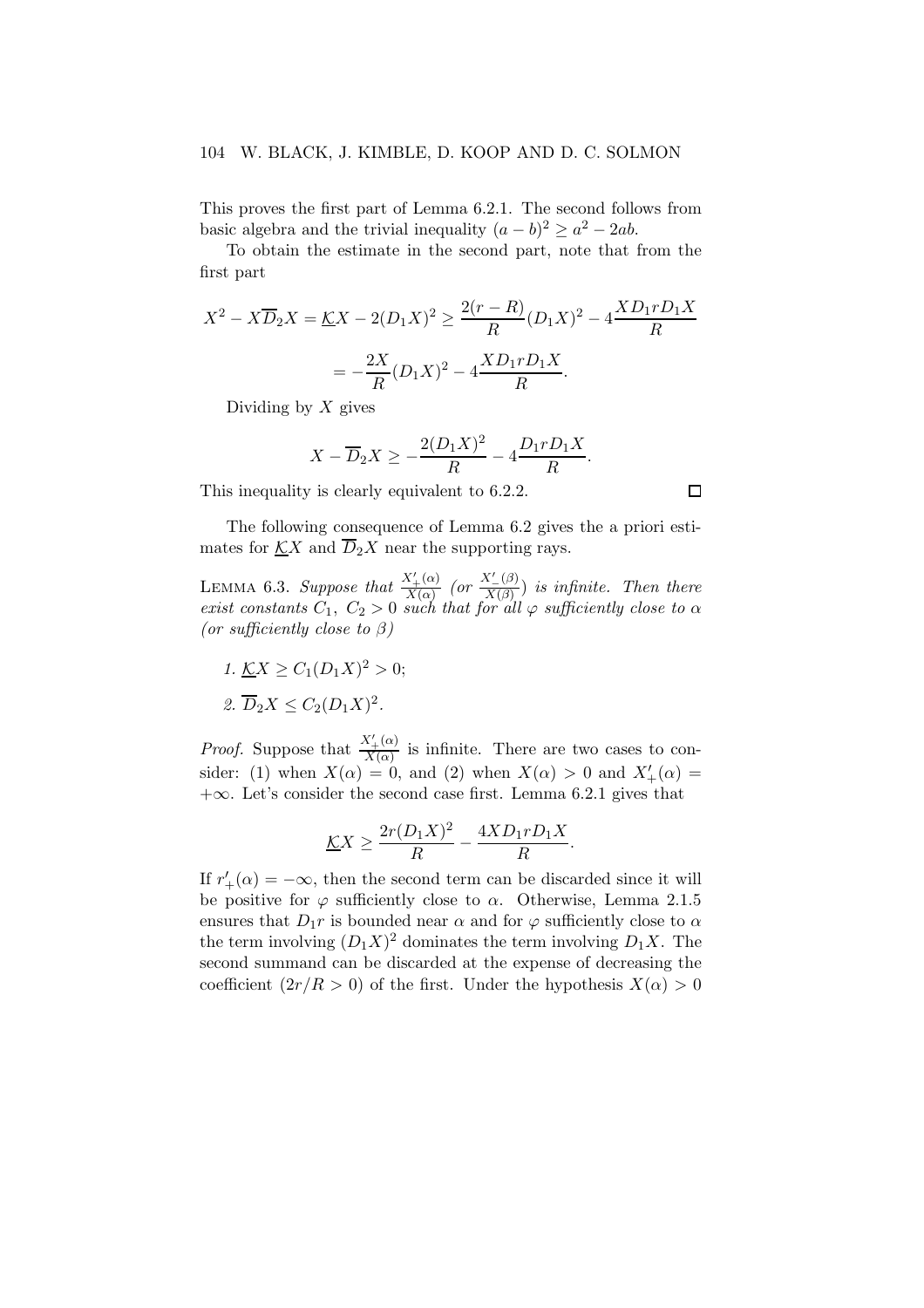and  $X'_{+}(\alpha) = +\infty$ , Lemma 6.3.2 is trivial. Indeed, the inequality  $\underline{K}X \geq 0$  can be rewritten as  $\overline{D}_2X \leq X + \frac{2(D_1X)^2}{X}$  which trivially implies the desired estimate by the continuity of  $\overrightarrow{X}$ .

Now suppose that  $X(\alpha) = 0$ . If  $X'_{+}(\alpha) = +\infty$ , then 6.3.1 follows via the same argument, while 6.3.2 follows from 6.2.2 and a similar domination argument.

If  $X'_{+}(\alpha)$  is finite, Lemma 6.1 and Lemma 2.1.5 show that there exist constants  $m, M$  such that  $0 < m < X'_+(\varphi) < M < \infty$  for  $\varphi$  sufficiently close to  $\alpha$ . In this case, both inequalities follow immediately from Lemma 6.2.  $\Box$ 

The theorem characterizing functions that are directed X-rays of a convex body in  $H$  will require different hypotheses on the behavior of X near the supporting ray. Therefore, we construct a definition describing the different situations.

DEFINITION 6.4. Suppose that  $X > 0$  on  $(\alpha, \beta)$  and is concave toward the origin.

- 1. The data X is of class W, or wedgelike, at  $\alpha$  (or  $\beta$ ) if  $X(\alpha) > 0$ and  $X'_{+}(\alpha) < \infty$  (or  $X(\beta) > 0$  and  $X'_{-}(\beta) > -\infty$ ).
- 2. The data X is of class C, or cornerlike, at  $\alpha$  (or  $\beta$ ) if  $X(\alpha) = 0$ and  $X'_{+}(\alpha) < \infty$ , (or  $X(\beta) = 0$  and  $X'_{-}(\beta) > -\infty$ ).
- 3. The data X is of class S or smooth at  $\alpha$  (or  $\beta$ ) if  $X(\alpha) = 0$ and  $X'_{+}(\alpha) = +\infty$  (or  $X(\beta) = 0$  and  $X'_{-}(\beta) = -\infty$ .)
- 4. The data X is of class SW or that of a smooth wedge at  $\alpha$ (or  $\beta$ ) if  $X(\alpha) > 0$  and  $X'_{+}(\alpha) = +\infty$  (or  $X(\beta) > 0$  and  $X'_{-}(\beta) = -\infty.$ )

Note that a convex body  $K$  which is not smooth at a supporting ray may give rise to data of type S or SW. However, either the near side or the far side must be smooth at the supporting ray. This is demonstrated by the convex bodies and directed X-ray data in Figures 3 and 4. The convex body and directed X-ray data on the left in Figure 4 exhibit behavior of type  $C$  at the supporting ray  $\varphi = \alpha$  and type W at  $\varphi = \beta$ . On the right in Figure 4 is an example of behavior of type SW at  $\varphi = \alpha$  and type C at  $\varphi = \beta$ .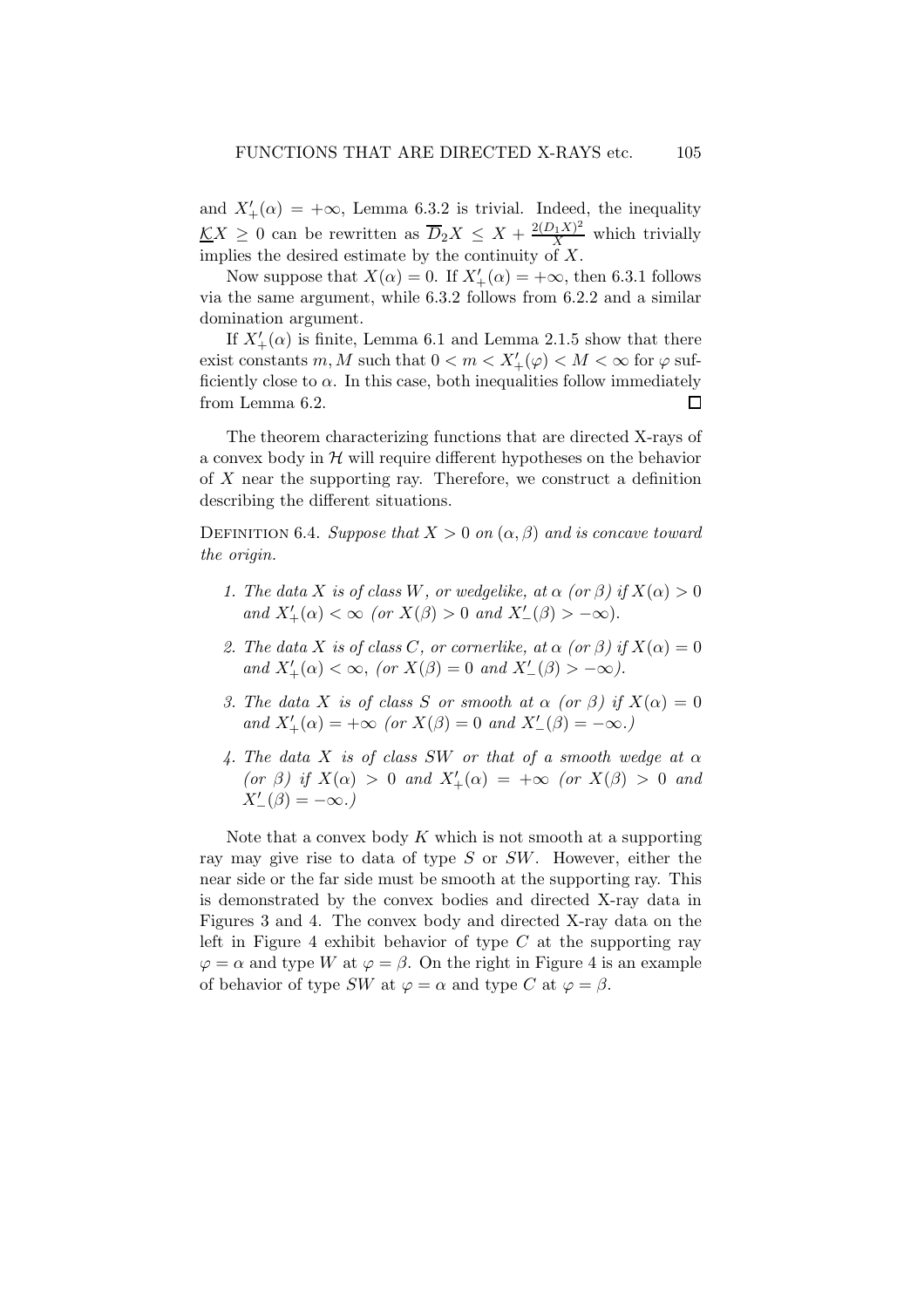

Figure 4: Convex bodies and directed X-rays exhibiting different behavior types near supporting rays.

We now give the first theorem describing functions that are directed X-rays. For the time being we ignore points of lower curvature zero. We no longer assume that  $X$  is the directed X-ray of a convex body, but rather wish to come to that conclusion.

THEOREM 6.5. Let  $X \in C[\alpha, \beta], 0 < \alpha < \beta < \pi$  be positive on  $(\alpha, \beta)$ . Suppose that  $\inf_{\varphi \in (\alpha, \beta)} \underline{\mathcal{K}}X(\varphi) > 0$ . Suppose further that:

- 1. If X is of type C or S at a supporing ray, then  $X'_{+}$  (or  $X'_{-}$ ) is nonzero there, and there exists a constant  $C > 0$  such that  $\overline{D}_2X(\varphi)\leq C(D_1X(\varphi))^2$  for  $\varphi$  sufficiently close to the supporting ray.
- 2. If  $X$  is of type SW at a supporting ray, then there exists a constant  $C > 0$  such that  $\underline{K}X(\varphi) \ge C(D_1X(\varphi))^2$  for  $\varphi$  sufficiently close to the supporting ray.

Then there exists a convex body  $K$  in  $H$  such that  $X$  is the directed  $X$ -ray of  $K$ .

Proof. From Theorem 3.11 it suffices to show that there exists a line  $\ell = \ell(\varphi) > 0, \varphi \in [\alpha, \beta],$  and a  $t > 0$  such that  $\underline{\mathcal{K}}(X + t\ell) \geq 0.$ In fact, we will show that any line which intersects the supporting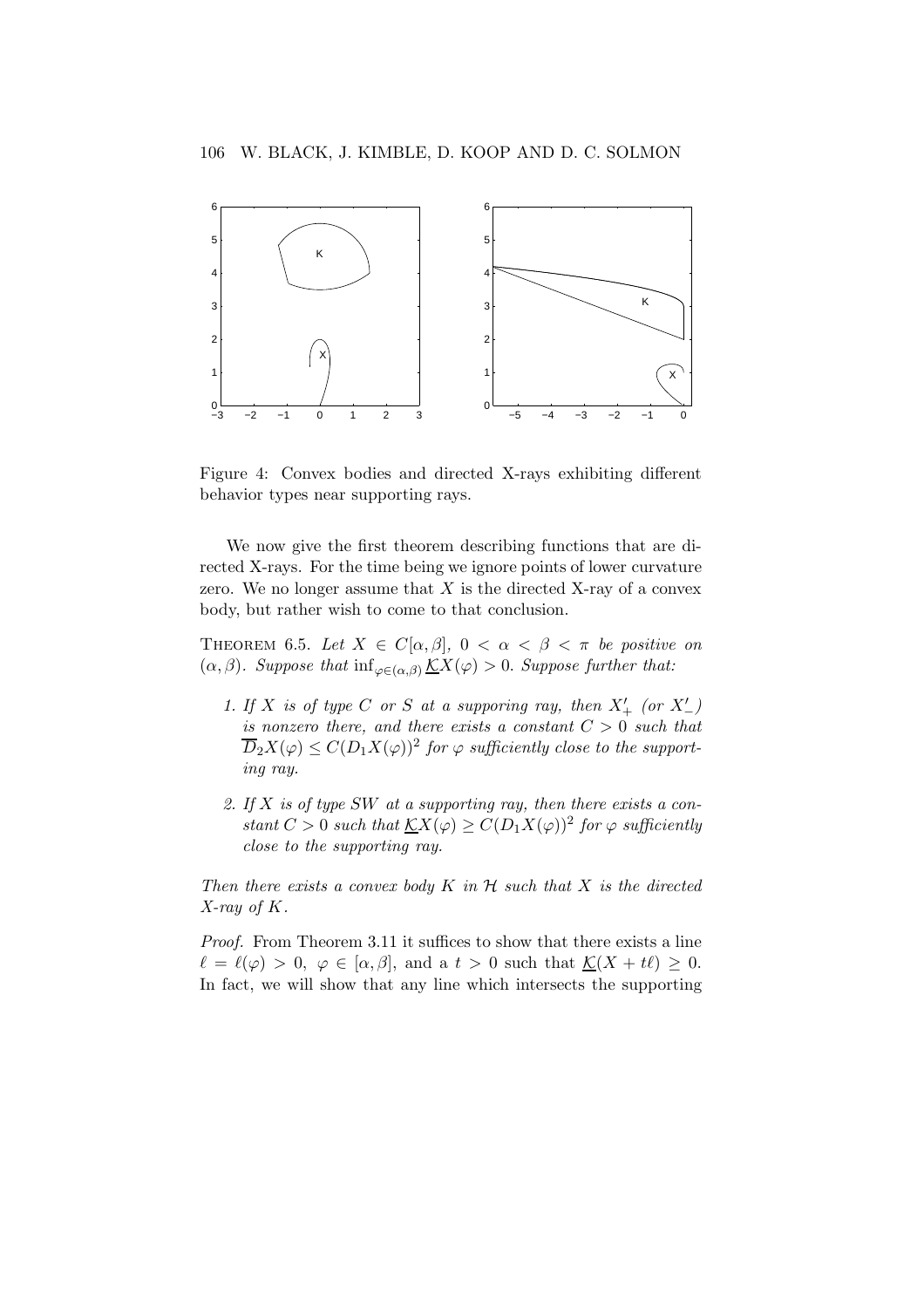rays a positive distance from the origin will do. Choose and fixsuch a line. Since  $\inf_{\varphi\in(\alpha,\beta)}\underline{\mathcal{K}}X(\varphi)>0$ , there exists an  $\epsilon>0$  such that  $\underline{\mathcal{K}}X(\varphi) > \epsilon$  for all  $\varphi \in (\alpha, \beta)$ . Since  $\mathcal{K}\ell = 0$ , Lemma 3.8.3 gives for all  $t > 0$ 

$$
\underline{\mathcal{K}}(X+t\ell) \ge \underline{\mathcal{K}}X + t\ell X \left(\frac{\underline{\mathcal{K}}X}{X^2} - 2\left[\frac{D_1X}{X} - \frac{\ell'}{\ell}\right]^2\right). \tag{6}
$$

The second summand in the above inequality is bounded below on compact subsets of  $(\alpha, \beta)$ . Hence for  $t > 0$  sufficiently small  $\underline{\mathcal{K}}(X + t\ell) > 0$  on compact subsets of  $(\alpha, \beta)$ . Thus we need only show that this is also true near the supporting rays. If the data is of type W, then  $\frac{D_1 X}{X}$  is bounded and boundedness near the supporting rays is trivial since  $\frac{\ell'}{\ell}$  $\frac{\ell'}{\ell}$  is also bounded.

Suppose now that the data is of type  $C$  or  $S$  at a supporting ray. Using Lemma 3.9.1 and expanding the last term in (6) we obtain

$$
\underline{\mathcal{K}}(X+t\ell) \ge \underline{\mathcal{K}}X+t\ell \left[X-\overline{D}_2X+4t\ell'D_1X-2t\ell X\left(\frac{\ell'}{\ell}\right)^2\right]. \tag{7}
$$

Applying hypothesis 6.5.1 gives

$$
\underline{K}X = X^2 + 2(D_1X)^2 - X\overline{D}_2X
$$
  
\n
$$
\geq X^2 + 2(D_1X)^2 - CX(D_1X)^2 \geq (2 - CX)(D_1X)^2.
$$

Using this inequality and 6.5.1 again in (7) gives

$$
\underline{\mathcal{K}}(X+t\ell) \geq (2-CX-t\ell C)(D_1X)^2+4t\ell'D_1X-2t\ell X\left(\frac{\ell'}{\ell}\right)^2.
$$

Since  $X = 0$  at the supporting ray, we may choose  $t > 0$  so that  $2 - CX - t\ell C > 0$  when  $\varphi$  is sufficiently close to that ray. The assumption that  $X'_{+} \neq 0$  (or  $X'_{-} \neq 0$ ) at the supporting ray, Lemma 2.1.2 and 2.1.3 give that  $D_1X$  is bounded away from zero near the supporting ray. Thus, the last expression is clearly positive for  $t$ sufficiently small and  $\varphi$  sufficiently close to the supporting ray.

We now deal with the case where the data is of type  $SW$  near a supporting ray, that is  $X > 0$  and  $D_1 X$  unbounded. Now the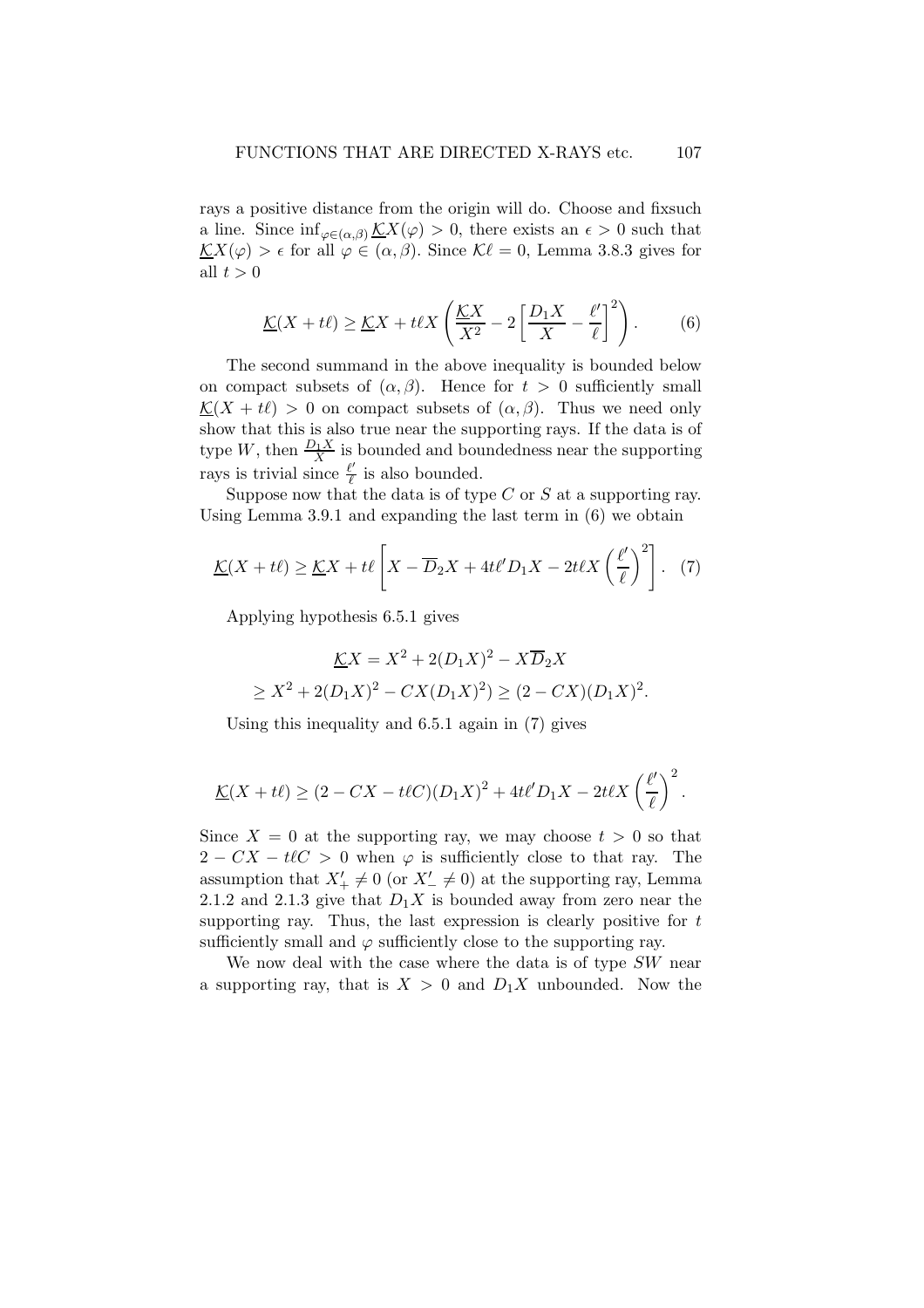condition  $\underline{K}X > 0$  implies that  $\overline{D}_2X < X + \frac{(D_1X)^2}{X}$  $\frac{1}{X}$ . Proceeding as before, applying this inequality and hypothesis  $\hat{6.5.2}$  we obtain

$$
\underline{\mathcal{K}}(X+t\ell) = \underline{\mathcal{K}}X + t\ell \left(X - \overline{D}_2X + 4tD_1X + \ell' - 2t\ell X \left(\frac{\ell'}{\ell}\right)^2\right)
$$
  

$$
\geq (C - \frac{t\ell}{X})(D_1X)^2 + 4t\ell'D_1X - 2t\ell X \left(\frac{\ell'}{\ell}\right)^2.
$$

Since  $X > 0$  near the supporting ray, we may choose  $t > 0$  sufficiently small so that  $C - \frac{t\ell}{X} > 0$ . The fact that  $X'_{+}(\alpha) = \infty$  (or  $X'_{-}(\beta) =$  $-\infty$ ) and  $\ell'$  is bounded give that for  $t > 0$  sufficiently small and  $\varphi$ sufficiently close to  $\alpha$ ,  $\underline{\mathcal{K}}(X + t\ell) > 0$ . □

Before considering points of zero curvature on the graph of  $X$ , we present some examples which show the necessity of the hypotheses on the behavior of X near supporting rays. Lemmas  $6.1$  and  $6.3$  show that the hypotheses 6.5.1 and 6.5.2 of Theorem 6.5 are necessary, but one might ask whether they are implied by the condition inf  $\mathcal{K}X > 0$ . We give examples showing that Theorem 6.5 fails if these hypotheses are omitted.

EXAMPLE 6.6. Data of type C. Let  $X(\varphi) = -\cos 2\varphi + \sqrt{(-\cos 2\varphi)^3}$ ,  $\pi/4 \leq \varphi \leq 3\pi/4$ . One computes  $X' = 2\sin 2\varphi + 3\sin 2\varphi\sqrt{-\cos 2\varphi}$ and  $X'' = 4 \cos 2\varphi + 6 \cos 2\varphi \sqrt{-\cos 2\varphi} + \frac{3 \sin^2 2\varphi}{\sqrt{-\cos(2\varphi)}}$  $\frac{3 \sin^2 2\varphi}{-\cos(2\varphi)}$ . Also  $X(\pi/4) =$  $0, X'_{+}(\pi/4) = 2$ , and  $X''(\pi/4) = +\infty$ . Consequently, the inequality  $X'' \leq C(X')^2$  fails near the supporting ray  $\varphi = \pi/4$ . On the other hand one can show that  $\mathcal{K}X \geq 8$ , when  $\varphi \in [\pi/4, 3\pi/4]$ . Lemma 6.3 shows that X is not the directed X-ray of a convex body in  $H$ .

An example showing the necessity of 6.5.1 for data of type  $S$  is more difficult to construct. To see why, suppose that X were  $C^2$  near  $\alpha$ . The mean value theorem then implies that there is a sequence  $\varphi_k \to \alpha +$  such that  $X''(\varphi_k) \to -\infty$ . But in order that the inequality  $X'' \leq C(X')^2$  fail near  $\alpha$ , we must also have a sequence  $\eta_k \to \alpha_+$ such that  $X''(\eta_k) \to +\infty$ . Thus in such an example X' must have wild oscillations as  $\varphi \to \alpha +$ . Nevertheless, such an example exists.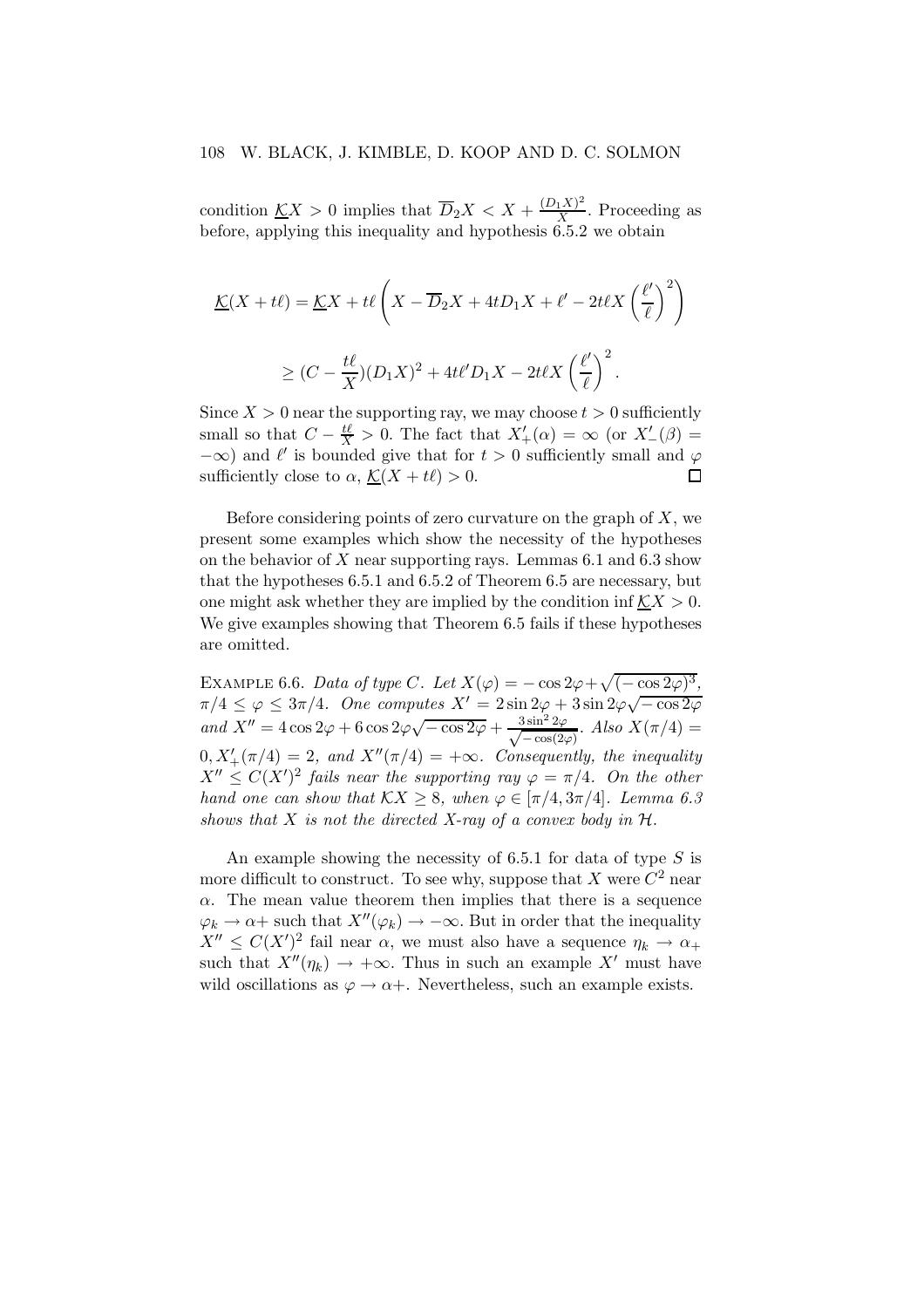EXAMPLE 6.7. Data of type S. For  $\varphi \in [\pi/4, \pi/2]$  let

$$
X'(\varphi) = \frac{1 + \sin^2(\ln(-\cos 2\varphi))}{\sqrt{-\cos 2\varphi}}, \quad X(\varphi) = \int_{\pi/4}^{\varphi} X'(\eta) d\eta.
$$

A straightforward computation gives

$$
X''(\varphi) =
$$
  

$$
\frac{-\sin 2\varphi}{(-\cos(2\varphi))^{3/2}} \left[1 + \sin^2(\ln(-\cos 2\varphi)) + 2\sin(2\ln(-\cos 2\varphi))\right].
$$

It is not difficult to see that the inequality  $X'' \n\leq C(X')^2$  fails near  $\pi/4$ . Simply choose  $\varphi_k \to \pi/4 + s$  so that  $-\cos(2\varphi_k) = e^{-(2k+1)\pi/2}$ . It remains to show that  $X$  is concave toward the origin. To do this we show that  $\mathcal{K}X > 0$  on  $[\pi/4, \pi/2]$ . Note that

$$
X \le 2 \int_{\pi/4}^{\varphi} \frac{d\eta}{\sqrt{-\cos 2\eta}} = 2 \int_{\pi/4}^{\varphi} \frac{\sin 2\eta d\eta}{\sin 2\eta \sqrt{-\cos 2\eta}}
$$

$$
\le \frac{2}{\sin 2\varphi} \int_{\pi/4}^{\varphi} \frac{\sin 2\eta d\eta}{\sqrt{-\cos 2\eta}} = \frac{2\sqrt{-2\cos \varphi}}{\sin 2\varphi}.
$$

We only need be concerned where  $X'' > 0$ . Replacing X by the upper bound above we have

$$
\mathcal{K}X \ge 2(X')^2 - XX''
$$

$$
\ge \frac{2\left[1 + \sin^2(\ln(-\cos 2\varphi)) + \sin(2\ln(-\cos 2\varphi))\right]}{-\cos 2\varphi},
$$

when  $X'' > 0$ . The above estimate clearly shows that  $\mathcal{K}X > 0$  on  $(\pi/4, \pi/2).$ 

EXAMPLE 6.8. Data of type SW. We seek an X that is concave toward the origin, satisfies  $X(\alpha) > 0$ ,  $X'_{+}(\alpha) = \infty$ , while the inequality  $\underline{K}X \geq C(D_1X)^2$  does not hold for any  $C > 0$ . We assume that X is  $C^2$  on  $(\alpha, \beta)$ . It is convenient to rotate coordinates so that  $\alpha = 0$  and locally the graph of  $X$  is the graph of a convex function  $f$  (in rectangular coordinates) such that  $a = X(0) > 0$ ,  $f(a) = 0$ ,  $f'_{+}(a) = 0$ . To translate the inequality involving  $\mathcal{K}X$  into an equivalent inequality involving f note that if  $x = X(\varphi) \cos(\varphi)$ , then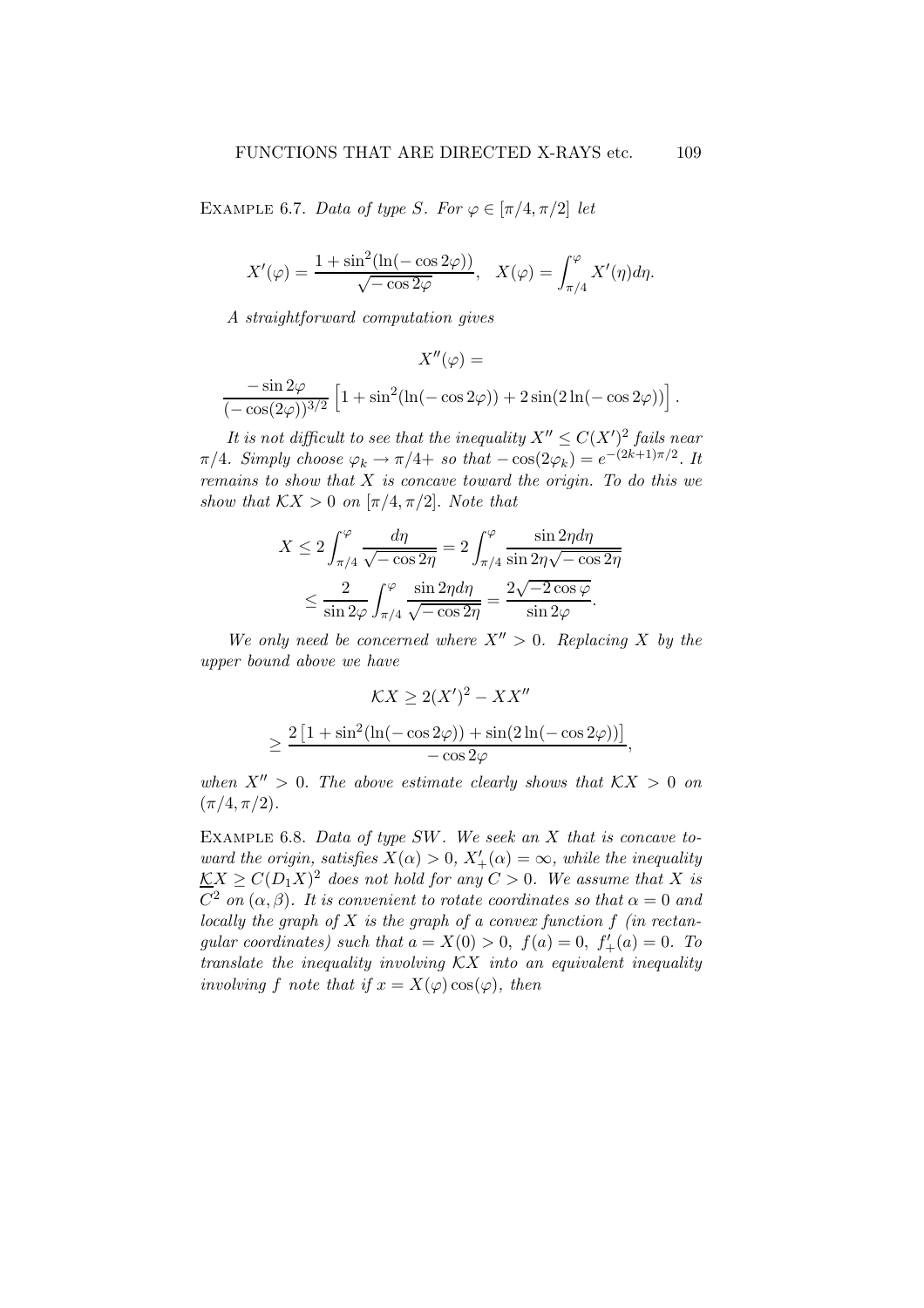$$
\mathcal{K}X(\varphi) = X^2 + 2(X')^2 - XX'' = f''(x) \left(\frac{dx}{d\varphi}\right)^3 = \frac{X^3 \cos^3(\xi)}{\sin^3(\xi - \varphi)} f''(x),
$$

where  $\xi$  is the angle of inclination of the tangent line to the graph of X at  $\varphi$ . Now  $(X')^2 = X^2 \left(\frac{X'}{X}\right)$  $\left(\frac{X'}{X}\right)^2 = X^2 \cot^2(\xi - \varphi)$  and  $0 < \varphi < \xi$ when  $\varphi > 0$  and near 0. Also the law of sines shows that  $\sin(\xi \varphi$ / $\sin(\xi) \to 1$  as  $\varphi \to 0+$ . Since  $f'(x) = \tan(\xi)$ , the inequality of hypothesis 6.5.2 becomes for  $x > a$ 

$$
f''(x) \ge \frac{C \cos^2(\xi - \varphi)}{X \cos^3 \xi} \sin(\xi - \varphi) \ge C \sin(\xi - \varphi) \ge Cf'(x) > 0, \tag{8}
$$

where  $C > 0$  may be a new constant at each step. Now define for  $x > a$ 

$$
g''(x) = 1 + \sin(\frac{1}{x-a}), \ g'(x) = \int_a^x g''(t)dt, \ g(x) = a + \int_a^x g'(t)dt.
$$

g is convex since  $g'' \geq 0$  but there are points arbitrarily close to a at which  $g'' = 0$  so  $(8)$  is not satisfied. The desired function f is obtained by repeating the above construction, but beginning with  $f''(x) = g''(x) + (g'(x))^2$ .

# 7. Functions that are directed X-rays -  $\inf\mathcal{K}X=0$

We now allow points of zero lower curvature on the graph of  $X$ . To derive the necessary a priori estimate, again suppose that  $K \subset \mathcal{H}$  is a convex body with near side  $r$ , far side  $R$  and directed X-ray  $X$ .

Lemma 7.1. Let

 $Z = \{ \varphi \in [\alpha, \beta] : (X(\varphi), \varphi)$  is a point of lower curvature zero.

Then there exists a constant  $C > 0$  such that in some open subset of  $[\alpha, \beta]$  containing Z

$$
\underline{K}X(\varphi) \ge C \left[ \frac{D_1 X}{X} - \frac{\ell'}{\ell} \right]^2,
$$

where  $\ell$  is a line whose angle of inclination is uniquely determined by  $Z$ .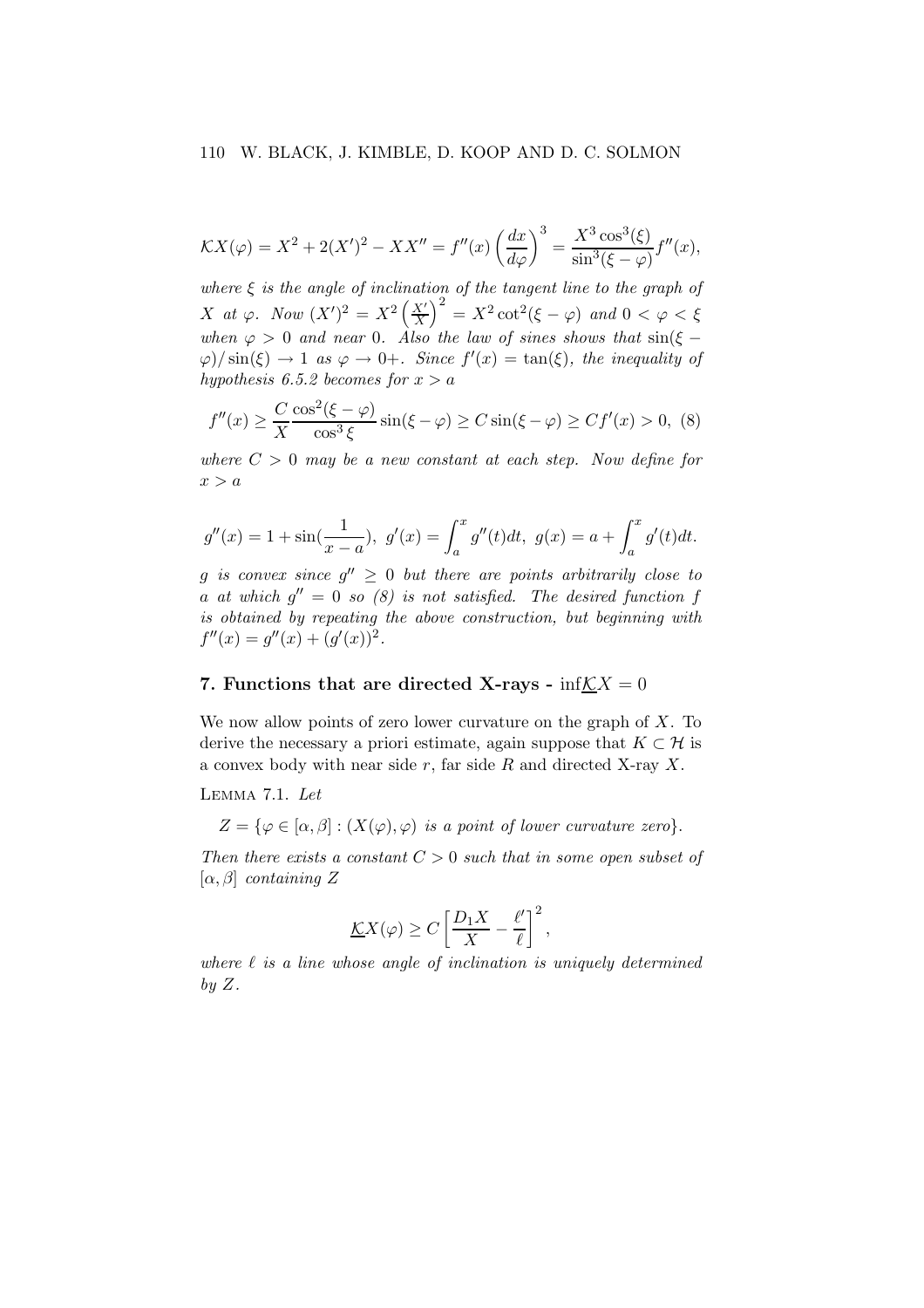*Proof.* Suppose at first Z consists of a single point  $\varphi_0$  and that  $(X(\varphi_0), \varphi_0)$  is a smooth point of lower curvature zero. From Theorem 4.1 we know that  $(r(\varphi_0), \varphi_0)$  is a smooth point of upper curvature zero and the tangent lines to both these points have the same angle of inclination, i.e  $\psi_0 = \xi_0$ . This is the angle of inclination determined by Z that we choose for  $\ell$ . From Lemma 6.2.1

$$
\underline{K}X \ge \frac{2rX^2}{R} \left[ \frac{D_1X}{X} - \frac{D_1r}{r} \right]^2 = \frac{2rX^2}{R} \left[ \frac{D_1X}{X} - \frac{\ell'}{\ell} + \frac{\ell'}{\ell} - \frac{D_1r}{r} \right]^2.
$$

The inequality will follow provided we show that

$$
\left(\frac{D_1X}{X} - \frac{\ell'}{\ell}\right)\left(\frac{\ell'}{\ell} - \frac{D_1r}{r}\right) \ge 0
$$

in a neighborhood of  $\varphi_0$ . Since  $\xi_0 = \psi_0$  and this is the angle of inclination of  $\ell$ , (1) implies that

$$
\left(\frac{D_1X}{X}-\frac{\ell'}{\ell}\right)\left(\frac{\ell'}{\ell}-\frac{D_1r}{r}\right)=\frac{\sin(\xi_0-\xi)\sin(\psi-\psi_0)}{\sin^2(\xi_0-\varphi)\sin(\xi-\varphi)\sin(\psi-\varphi)}.
$$

Since  $\xi$  is a nondecreasing function of  $\varphi$  and  $\psi$  is a nonincreasing function of  $\varphi$ , and  $\xi_0 = \xi(\varphi_0)$ ,  $\psi(\varphi_0) = \psi_0$ , the numerator is nonnegative in a neghborhood of  $\varphi_0$ . Similarly,  $\sin(\xi_0 - \varphi) \sin(\psi_0 - \varphi) > 0$  and Lemma 2.1 gives that this expression is also positive in a neighbor hood of  $\varphi_0$ . This completes the proof when  $(X(\varphi_0), \varphi_0)$  is a smooth point of lower curvature zero. If it is a point of lower left or lower right curvature zero, the proof is similar. Note that the inequality trivially holds at nonsmooth points since there the left hand side is  $+\infty$  while the right hand side is finite. If Z is an interval, then a similar argument works at the end points of Z. similar argument works at the end points of Z.

THEOREM 7.2. Let  $X \in C[\alpha, \beta]$  With  $X > 0$  on  $(\alpha, \beta)$ . Let

 $Z = \{ \varphi \in [\alpha, \beta] : (X(\varphi), \varphi)$  is a point of lower curvature zero.

Necessary and sufficient conditions that  $X$  is the directed  $X$ -ray of a convex body  $K \subset \mathcal{H}$  are the following.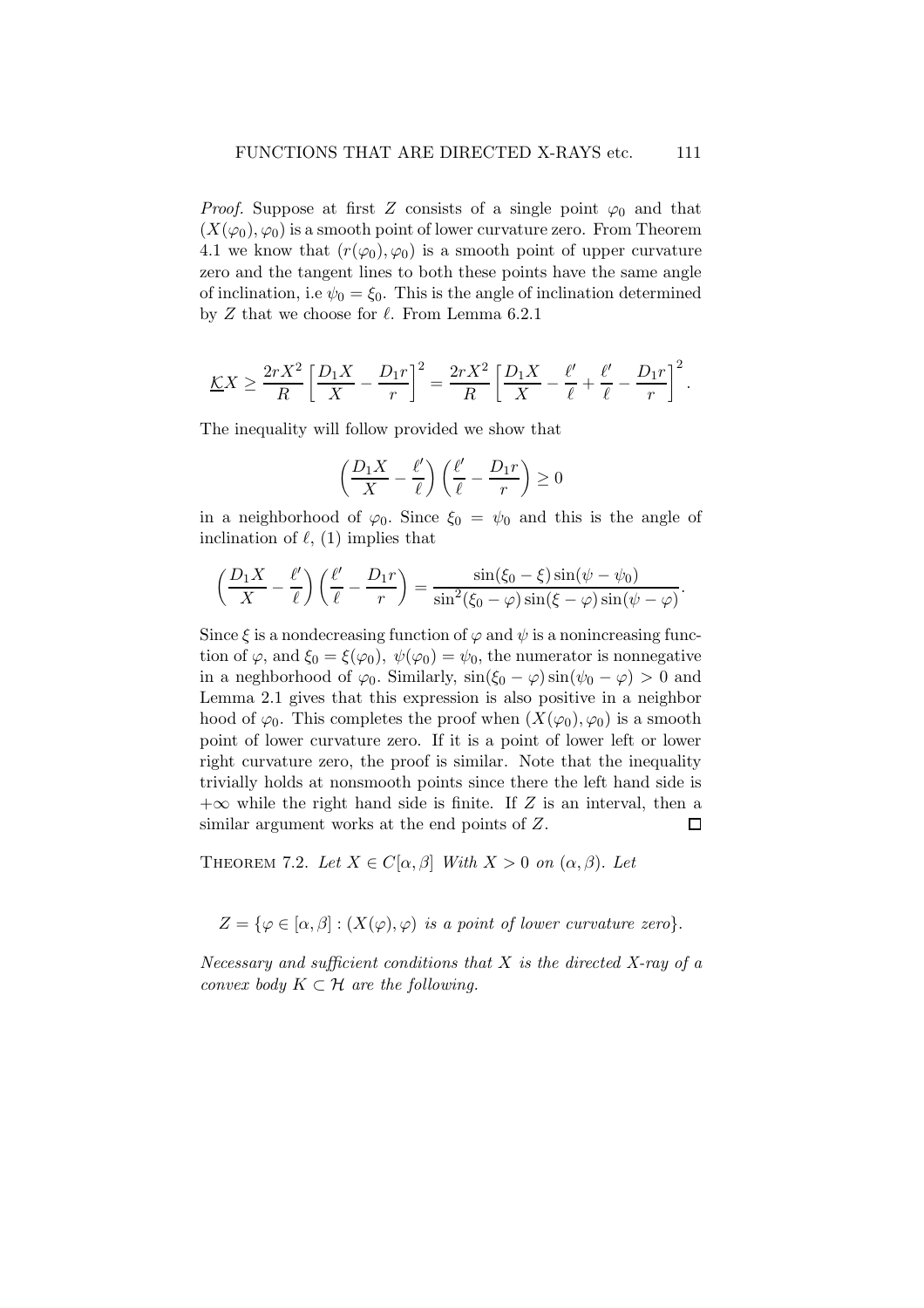- 1. X is concave toward the origin.
- 2. X satisfies hypotheses 1 and 2 of Theorem 6.5.
- 3. If  $Z \neq \emptyset$ , then  $\{(X(\varphi), \varphi) : \varphi \in Z\}$  is a line segment (possibly a single point), and no nonsmooth point is a point of both lower left and lower right curvature zero.
- $4. \underline{K}X(\varphi) \geq C \left[ \frac{D_1 X}{X} \frac{\ell'}{\ell} \right]$  $\left(\frac{\ell'}{\ell}\right)^2$  in an open subset of  $[\alpha,\beta]$  containing Z, where  $C > 0$  is a constant and  $\ell$  is a line whose angle of inclination is uniquely determined by Z.

Proof. The necessity of the conditions was established in Corollary 3.4, Theorem 4.3, Lemma 6.3, and Lemma 7.1. When  $Z = \emptyset$  this result reduces to Theorem 6.5. Assume for now that Z consists of a single point  $\varphi_0$  and that  $(X(\varphi_0), \varphi_0)$  is a smooth point of lower curvature zero. This implies  $\alpha < \varphi_0 < \beta$ . Let  $\xi_0$  be the angle of inclination of the tangent line to the graph of X at  $(X(\varphi_0),\varphi_0)$ , and  $\ell$  be a fixed line with angle of inclination  $\xi_0$  such that  $\ell(\varphi)$ 0,  $\varphi \in [\alpha, \beta]$ . As in the proof of Theorem 6.5, we will show that  $\underline{\mathcal{K}}(X + t\ell) \geq 0$  for  $t > 0$  sufficiently small. The proof of Theorem 6.5 shows that this inequality holds near the supporting rays and also holds outside any open set containing  $Z$ . Thus, it only remains to establish the inequality in a neighborhood of  $\varphi_0$ . From ! Lemma 3.8.4, Lemma 7.1 and the fact that  $X(\varphi_0) > 0$  we have

$$
\frac{\mathcal{K}(X+t\ell)}{\mathcal{K}} \ge \frac{X+t\ell}{X}\mathcal{K}X - 2t\ell X \left[\frac{X'}{X} - \frac{\ell'}{\ell}\right]^2
$$

$$
\ge \frac{C(X+t\ell) - 2t\ell X^2}{X} \left[\frac{X'}{X} - \frac{\ell'}{\ell}\right]^2 \ge 0
$$

in a neighborhood of  $\varphi_0$  when  $t > 0$  is sufficiently small. This completes the proof when Z consists of a single point which gives rise to a smooth point of lower curvature zero. If Z consists of a single point of lower left or lower right curvature zero, the proof is almost identical. The difference is that one chooses  $\xi_0$  to be the angle of inclination of the left hand tangent line if  $\varphi_0$  has lower left curvature zero. The opposite choice is made if  $\varphi_0$  is a point of lower right curvature zero. (From hypothesis 6.5.2 the point  $\alpha$  ( $\beta$ ) can be a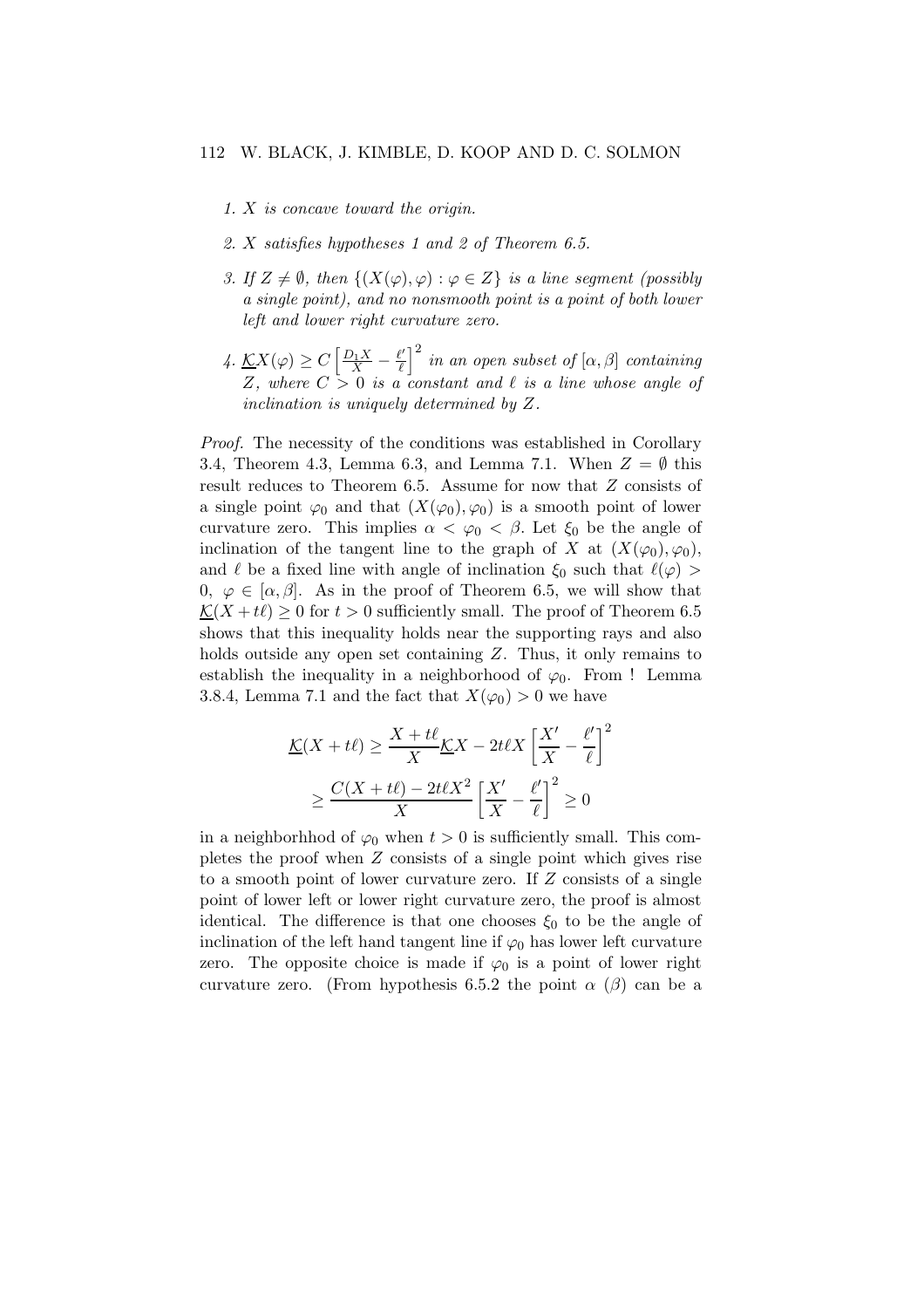point of lower right (left) curvature zero only when the data is of type SW there, that is  $X(\alpha) > 0$   $(X(\beta) > 0)$ .) If Z has nonempty interior, then one applies the above argument at the endpoints and may choose  $\xi_0$  to be the angle of inclination of the tangent line to any point on the graph of  $X$  corresponding to an interior point of Z.  $\Box$ 

It is natural to ask whether hypothesis 4 of Theorem 7.2 is needed in addition to hypothesis 3. Using the mean value theorem one can show that if  $X''$  is monotone to the right and left of the points of zero curvature, then hypothesis 3 does imply hypothesis 4. However, this is not true in general. As in Example 6.8 it suffices to deal with the situation where X is  $C^2$  and locally the graph of X is also the graph of a  $C^2$  function f in rectangular coordinates. The a priori estimate 4 of Theorem 7.2 translates to

$$
f''(x)\frac{X^3 \cos^3 \xi}{\sin^3(\xi - \varphi)} \ge C \frac{\sin^2(\xi - \xi_0)}{\sin^2(\xi - \varphi)\sin^2(\xi_0 - \varphi)}.
$$

We take  $\xi_0 = \pi$ ,  $\xi \to \pi$  and  $\varphi \to \pi/4$ -. Then cos  $\xi < 0$  and the inequality becomes

$$
f''(x) \le \frac{C \sin(\xi - \varphi)}{X^3 \cos \xi \sin^2 \varphi} \tan^2 \xi \le -C_1 (f'(x))^2,
$$
 (9)

for some new constant  $C_1 > 0$  since  $f'(x) = \tan \xi$ . We need to produce a continuous function f so that  $f(a) = a > 0$ ,  $f'(a) = 0$ ,  $f''(a) = 0, f''(x) < 0$  in a punctured neighborhood of a, while the inequality (9) fails to hold in a neighborhood of  $a$ . Such a function can be constructed in a manner similar to that used in Example 6.8. Define  $g''(x) = -|x - a|(1 + \sin(\frac{1}{x-a}))$ ,  $g'(x) = \int_a^x f''(t)dt$ , and then

$$
f''(x) = g''(x) - (g'(x))^4, f'(x) = \int_a^x f''(t)dt, \ f(t) = a + \int_a^x f'(t)dt.
$$

The conditions characterizing functions that are directed X-rays are fairly complicated. We state a geometric form of the result that is a consequence of the proof.

THEOREM 7.3. Let X be continuous on  $[\alpha, \beta]$ . If X is the directed X-ray of a convex body K in H, then there exists a line  $\ell = \ell(\varphi)$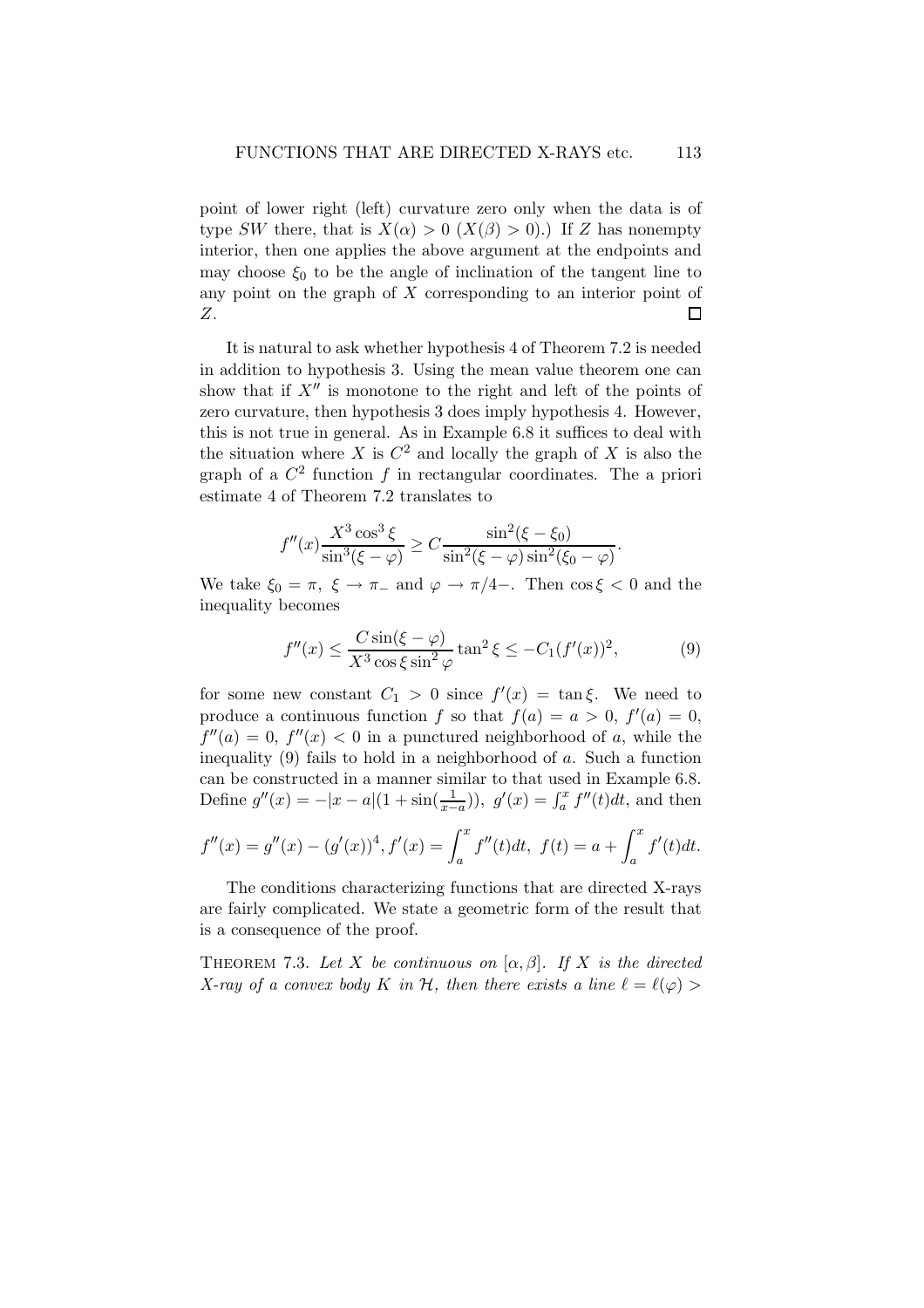

Figure 5: Left:  $X(\phi)$  directed X-ray of K, body with near side  $r = 1.1 \csc(\phi)$ , far side  $R = r + X$ . Right:  $Q_h(R)$ ,  $h = 0.01$ 

 $0, \varphi \in [\alpha, \beta]$  and a real number  $t_\ell > 0$  such that for all  $t, 0 < t < t_\ell$ , the body with near side  $t\ell$  and far side  $X + t\ell$  is a convex body with directed X-ray X.

- 1. If  $\inf_{\varphi \in (\alpha, \beta)} \underline{\mathcal{K}}X(\varphi) > 0$ , then  $\ell$  may be any line which intersects the supporting rays a positive distance from the origin.
- 2. If  $\inf_{\varphi \in (\alpha, \beta)} \underline{\mathcal{K}}X(\varphi) = 0$ , then the angle of inclination of  $\ell$  is unique and  $\ell$  must be parallel to the (right or left) tangent line to the graph of  $X$  at a point of zero curvature.

We end with an example. On the left in Figure 5 the directed X-ray data is given by  $X = 2 - \sin \varphi$ ,  $\pi/4 \leq \varphi \leq \pi/2$ , and  $X =$  $-\cos(2\varphi)(2-\sin\varphi), \pi/2 \leq \varphi \leq 3\pi/4.$  One readily checks that  $(1, \pi/2)$  is a smooth point with positive left curvature and zero right curvature.  $X$  is the directed X-ray of the convex body in the figure. The body on the left in Figure 5 has near side  $r = 1.1 \csc \varphi$  and far side  $X + r$ . On the right side of Figure 5 is the graph of  $Q_h(X + r)$ 1.1 csc  $\varphi$ ),  $h = 0.01$ . Note the graph is everywhere nonnegative and vanishes as  $\varphi \to \pi/2-$ . The large jump as  $\varphi \to \pi/2+$  is due to the discontinuity in the second derivative of X.